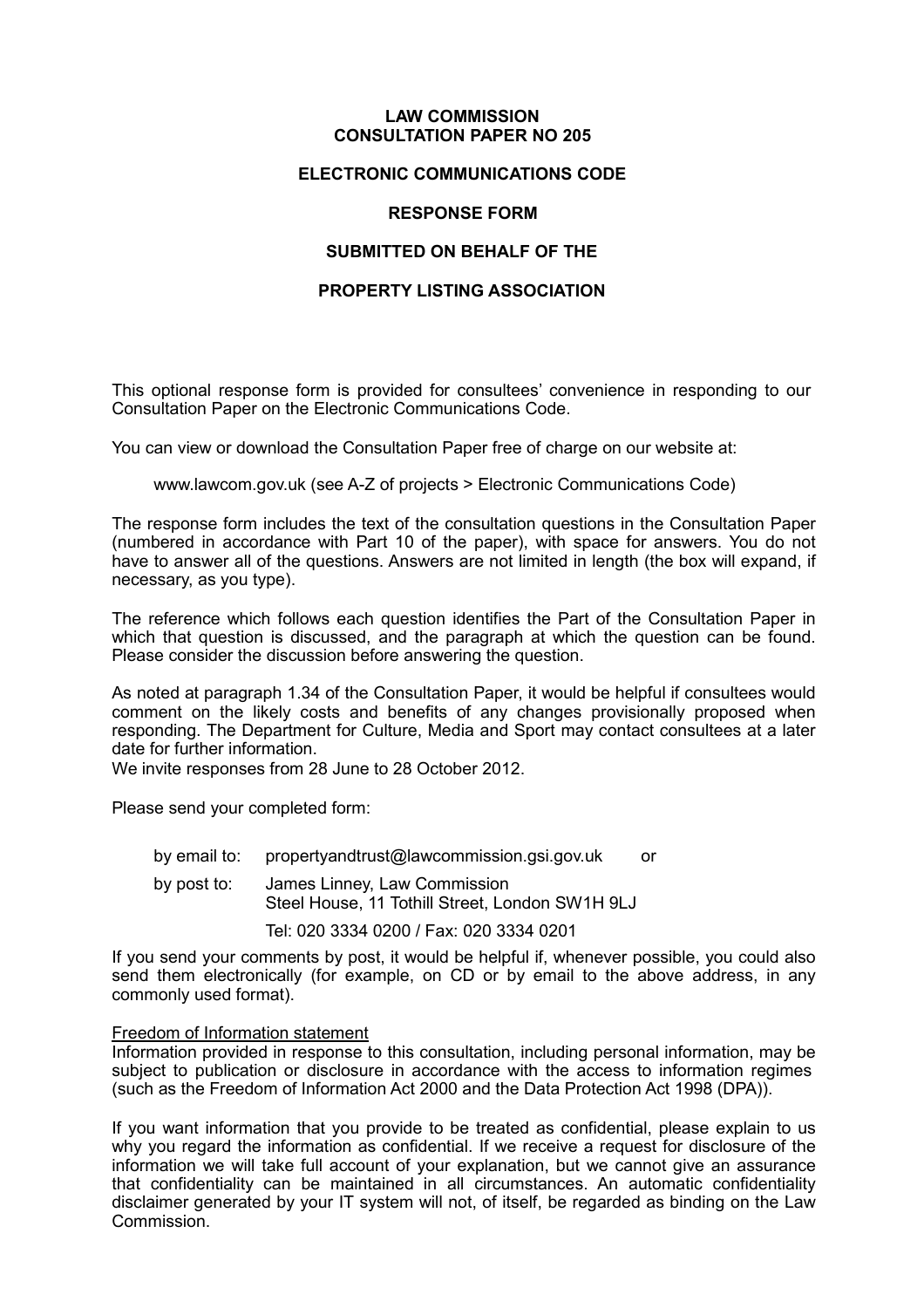The Law Commission will process your personal data in accordance with the DPA and in most circumstances this will mean that your personal data will not be disclosed to third parties.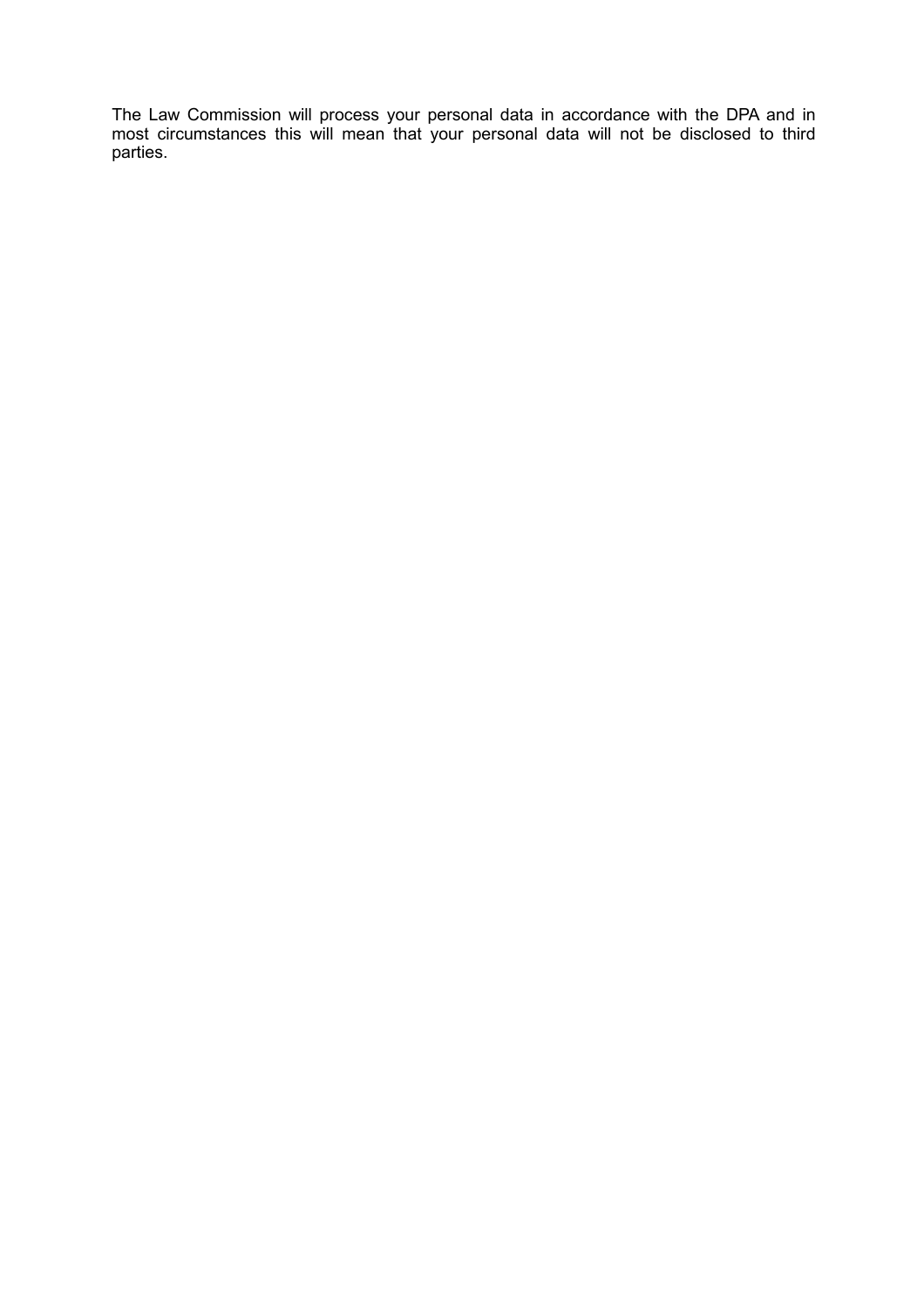# **Your details**

| Name:                                                                                                                                                                                                                                                                                                                    |                                                                                   |
|--------------------------------------------------------------------------------------------------------------------------------------------------------------------------------------------------------------------------------------------------------------------------------------------------------------------------|-----------------------------------------------------------------------------------|
| Danielle Drummond-Brassington and Patrick Wetherall                                                                                                                                                                                                                                                                      |                                                                                   |
| <b>Email address:</b>                                                                                                                                                                                                                                                                                                    |                                                                                   |
| dld@cms-cmck.com and patrick.wetherall@bondpearce.com                                                                                                                                                                                                                                                                    |                                                                                   |
| <b>Postal address:</b>                                                                                                                                                                                                                                                                                                   |                                                                                   |
| c/o CMS Cameron McKenna LLP<br><b>LLP Mitre House</b><br>160 Aldersgate Street<br>London EC1A 4DD                                                                                                                                                                                                                        | c/o Bond Pearce<br>3 Temple Quay<br>Temple Back East<br>Bristol BS1 6DZ           |
| Telephone number:                                                                                                                                                                                                                                                                                                        |                                                                                   |
| 020 7367 2768<br>0845 415 6794                                                                                                                                                                                                                                                                                           |                                                                                   |
| Are you responding on behalf of a firm, association or other organisation?<br>If so, please give its name (and address, if not the same as above):                                                                                                                                                                       |                                                                                   |
| <b>Property Litigation Association</b><br>c/o Mary Block<br>21 Goodwyns Vale<br>London N10 2HA                                                                                                                                                                                                                           |                                                                                   |
| The PLA Law Reform Committee is a committee of the Property Litigation Association.<br>The Property Litigation Association has over 1,000 members, all of whom are lawyers<br>who deal at least 50% of the time with property-related disputes. Members deal with<br>disputes in the commercial and residential sectors. |                                                                                   |
| If you want information that you provide to be treated as confidential, please<br>explain                                                                                                                                                                                                                                |                                                                                   |
|                                                                                                                                                                                                                                                                                                                          |                                                                                   |
| an                                                                                                                                                                                                                                                                                                                       | As explained above, we will take full account of your explanation but cannot give |

**assurance that confidentiality can be maintained in all circumstances.**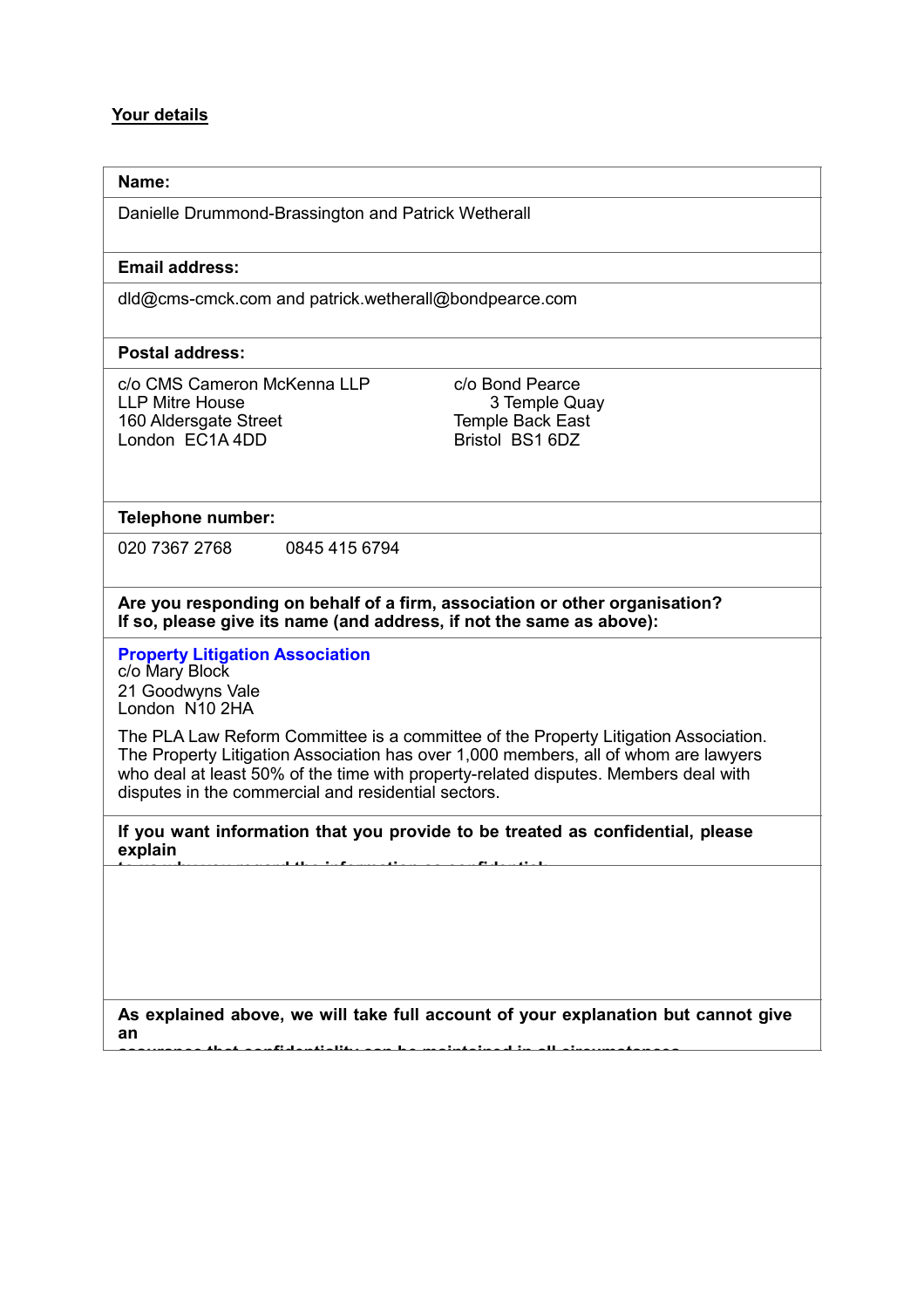# **THE RIGHTS AND OBLIGATIONS OF CODE OPERATORS: GENERAL**

10.3 We provisionally propose that code rights should include rights for Code Operators:

- (1) to execute any works on land for or in connection with the installation, maintenance, adjustment, repair or alteration of electronic communications apparatus;
- (2) to keep electronic communications apparatus installed on, under or over that land; and
- (3) to enter land to inspect any apparatus.

Do consultees agree?

Consultation Paper, Part 3, paragraph 3.16.

Yes, we agree, subject to such rights being exercised in relation to the apparatus permitted by the agreement. The rights should not be exercisable in relation to other apparatus not expressly permitted by the agreement. See our response to question 10.15 for further detail.

10.4 Do consultees consider that code rights should be extended to include further rights, or that the scope of code rights should be reduced?

Consultation Paper, Part 3, paragraph 3.17.

No comment

10.5 We provisionally propose that code rights should be technology neutral. Do consultees agree?

Consultation Paper, Part 3, paragraph 3.18.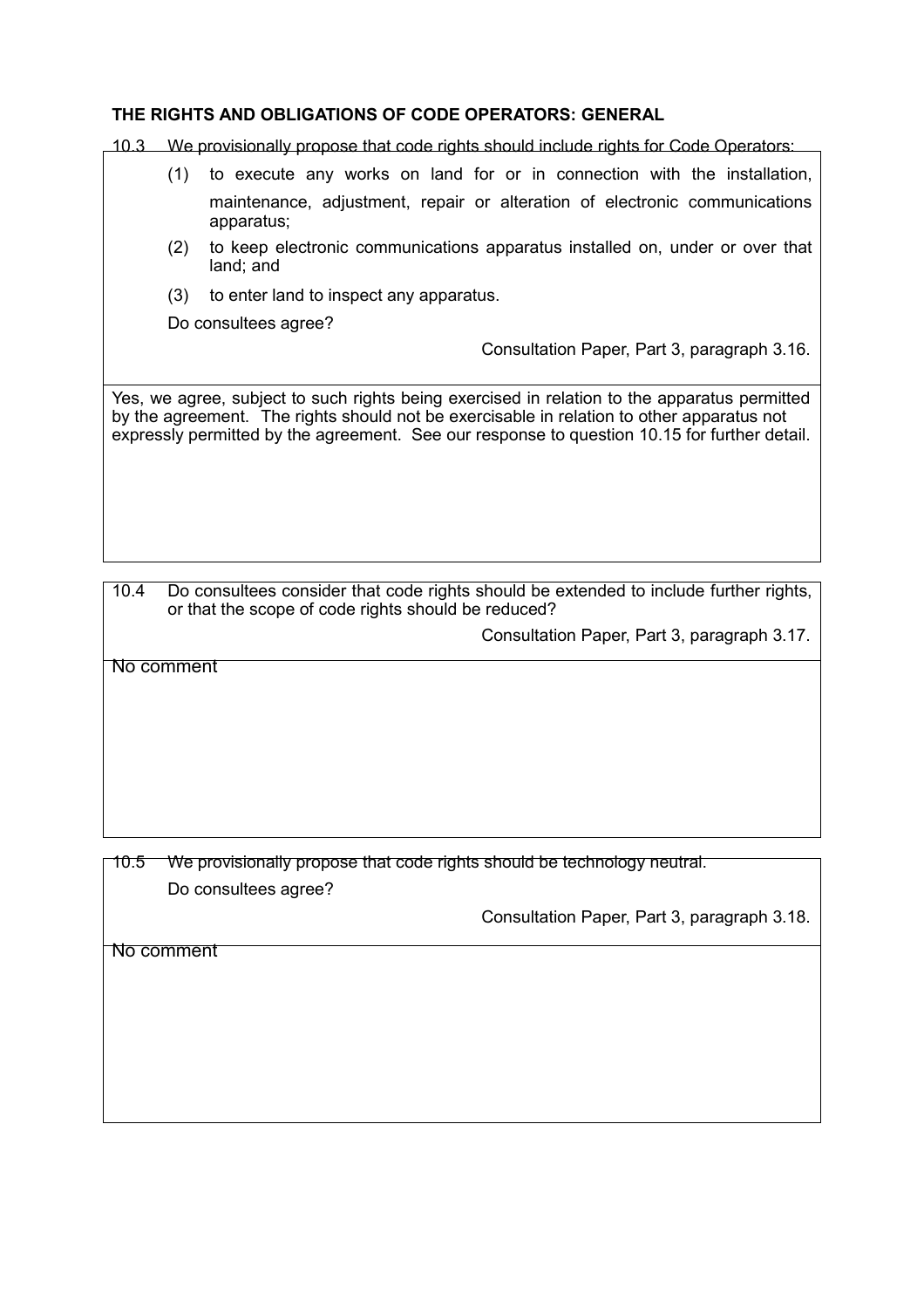10.6 Do consultees consider that code rights should generate obligations upon Code Operators and, if so, what?

Consultation Paper, Part 3, paragraph 3.19.

No comment

10.7 We ask consultees to tell us their views on the definition of electronic communications apparatus in paragraph 1(1) of the Code. Should it be amended, and if so should further equipment, or classes of equipment, be included within it?

Consultation Paper, Part 3, paragraph 3.27.

No comment

10.8 We ask consultees to tell us their views about who should be bound by code rights created by agreement, and to tell us their experience of the practical impact of the current position under the Code.

Consultation Paper, Part 3, paragraph 3.40.

We agree that as a starting point the Code should not enable an occupier to create rights that exceed his or her own interest in the land. Where a Code Operator needs a right that exceeds what the occupier can grant, and the owner of the superior interest who can grant the right is not willing to do so, an application should be made.

We are content with the "priority provisions" described at paragraph 3.33 etc. but would suggest that further thought is given to amending the provisions described at paragraph 3.36 etc. which have the effect of binding those who have not agreed to the conferral of a right. A landlord should not be prevented from removing apparatus as a result of its tenant's agreement with a Code Operator, where the tenant is in breach of the terms of its lease by agreeing to the installation of the apparatus – and where the landlord has not agreed to it. Paragraph 2 (3) of the Code should be amended accordingly.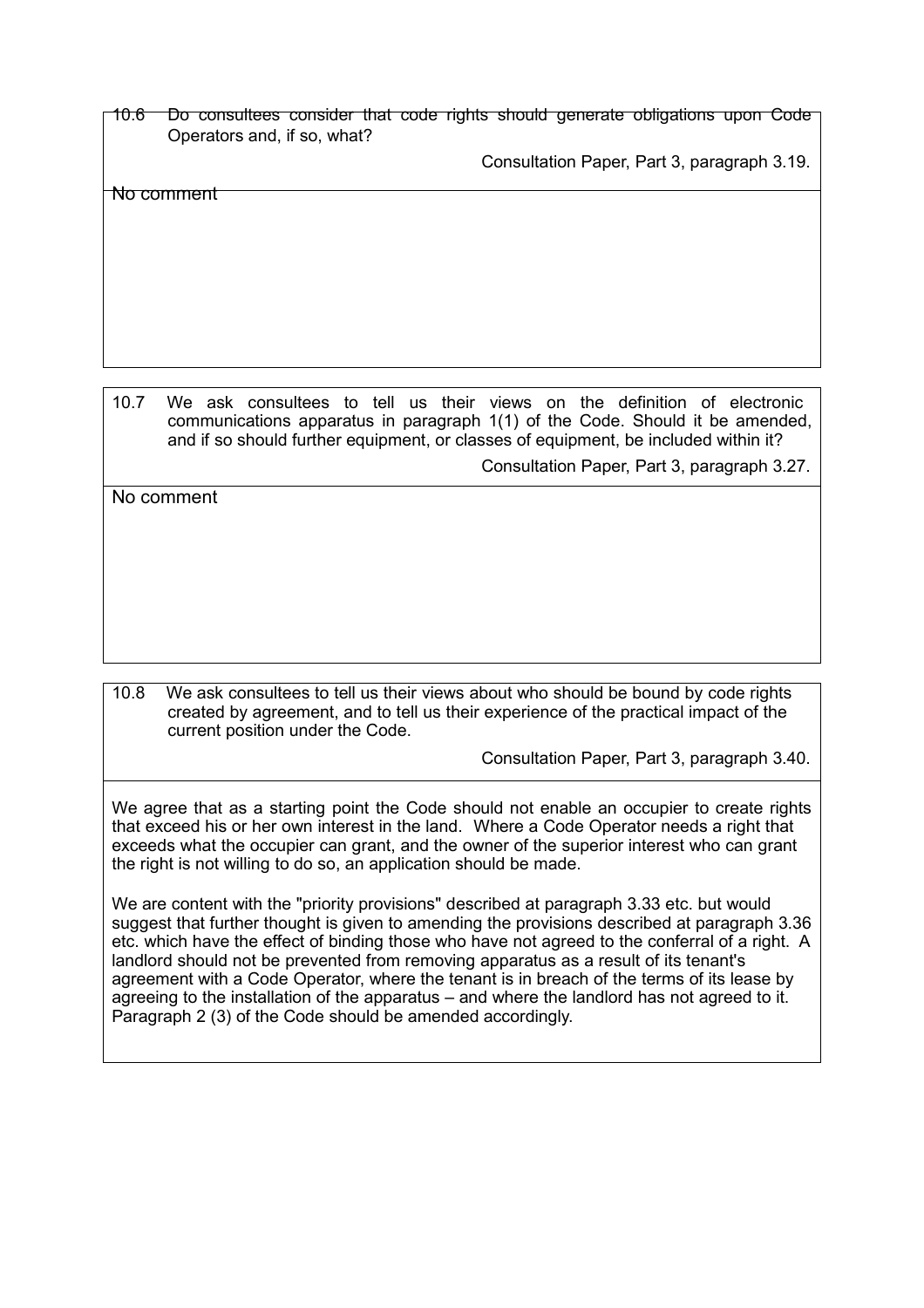- 10.9 We ask consultees for their views on the appropriate test for dispensing with the need for a landowner's or occupier's agreement to the grant of code rights. In particular, consultees are asked to tell us:
	- (1) Where the landowner can be adequately compensated by the sum that the Code Operator could be asked to pay under a revised code, should it be possible for the tribunal to make the order sought without also weighing the public benefit of the order against the prejudice to the landowner?
	- (2) Should it be possible to dispense with the landowner's agreement in any circumstances where he or she cannot be adequately compensated by the sum that the Code Operator could be asked to pay under a revised code?
	- (3) How should a revised code express the weighing of prejudice to the landowner against benefit to the public? Does the Access Principle require amendment and, if so, how?

Consultation Paper, Part 3, paragraph 3.53.

Paragraph 5(3) should be amended to provide a clear and readily understandable test which balances public benefit (i.e. access to an electronic communications network or services) against the prejudice caused to the affected private landowner.

If a landowner cannot be adequately compensated in money, it should only be possible to dispense with the landowner's agreement following due consideration of the balancing exercise described above.

The Access Principle requires amendment to confirm that the tribunal should always give due consideration to the prejudice caused to private interests; i.e. the tribunal still needs to consider the balancing exercise when the prejudice is capable of being adequately compensated for my money.

10.10 We ask consultees to tell us if there is a need for a revised code to provide that where an occupier agrees in writing for access to his or her land to be interfered with or obstructed, that permission should bind others with an interest in that land.

Consultation Paper, Part 3, paragraph 3.59.

We agree that where an occupier agrees in writing for access to his or her land to be interfered with or obstructed, that permission should bind others with an interest in that land, but only insofar as dealt with by the "priority provisions" – namely those other interests who agree to be bound, successors in title and derivative interests.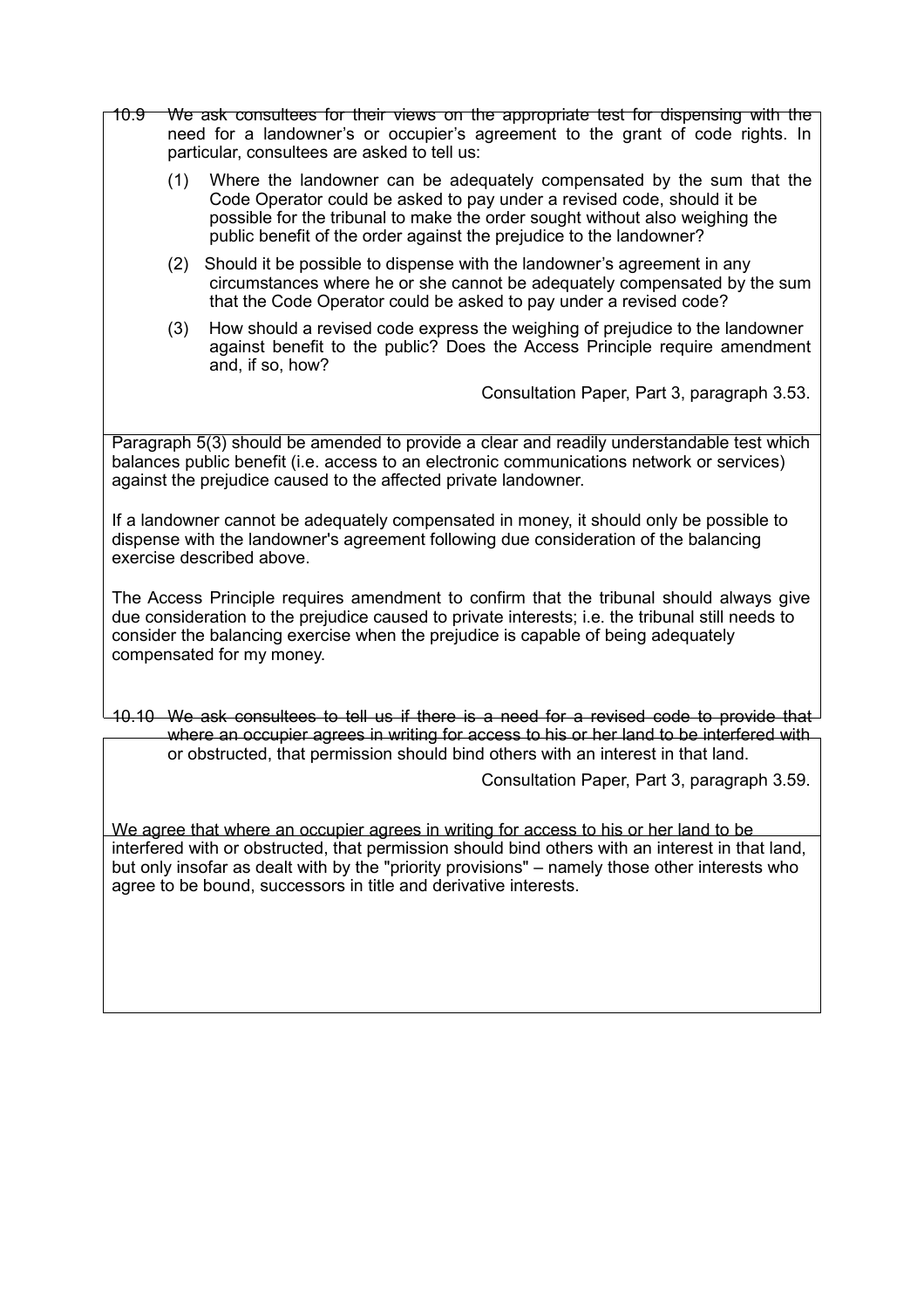10.11 We ask consultees to tell us their views about the use of the right for a Code Operator to install lines at a height of three metres or more above land without separate authorisation, and of any problems that this has caused.

Consultation Paper, Part 3, paragraph 3.67.

No comment

10.12 Consultees are asked to tell us their views about the right to object to overhead apparatus.

Consultation Paper, Part 3, paragraph 3.68.

No comment

10.13 Consultees are asked to give us their views about the obligation to affix notices on overhead apparatus, including whether failure to do so should remain a criminal offence.

Consultation Paper, Part 3, paragraph 3.69.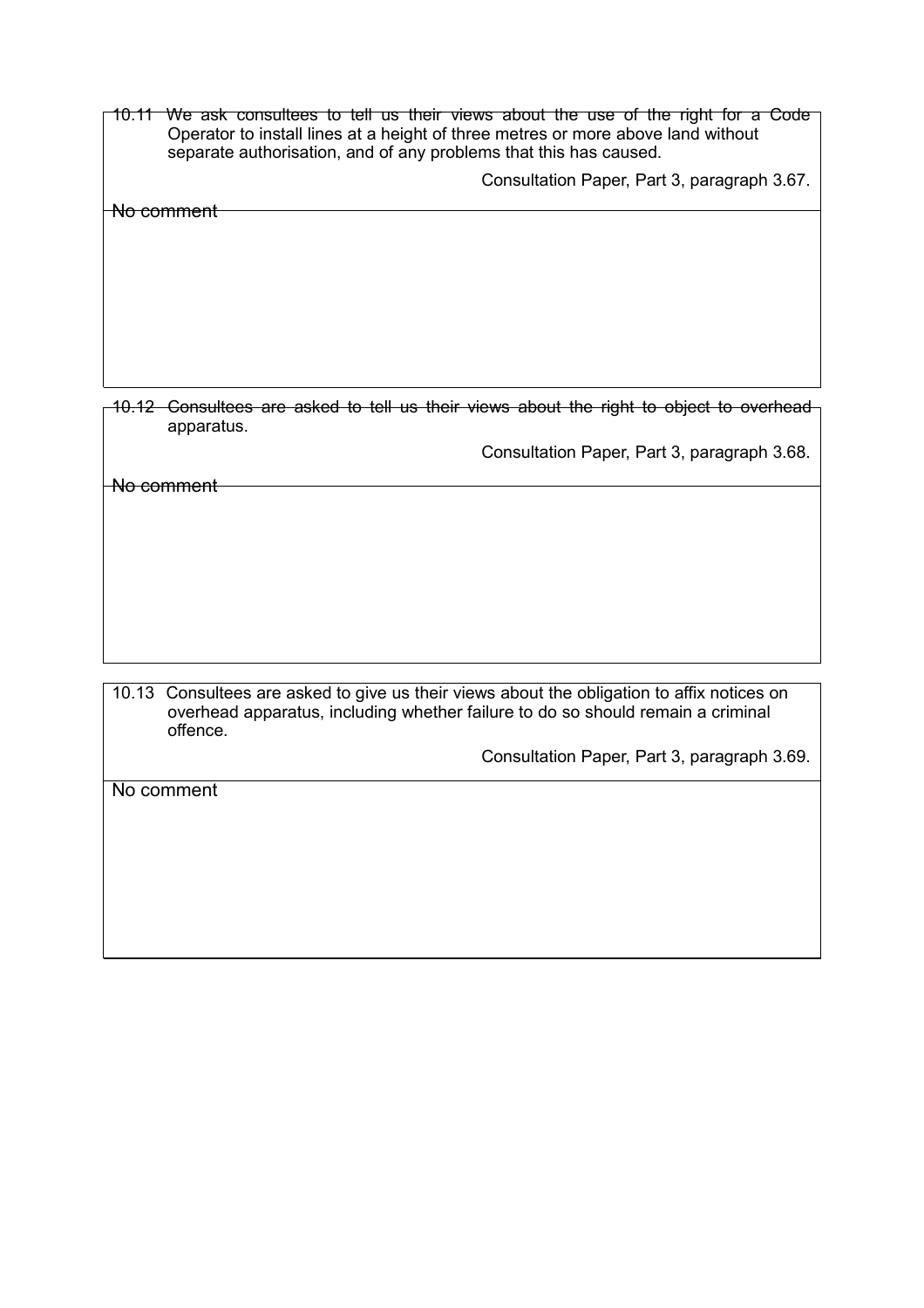10.14 Do consultees consider that the current right for Code Operators to require trees to be lopped, by giving notice to the occupier of land, should be extended:

- (1) to vegetation generally;
- (2) to trees or vegetation wherever that interference takes place; and/or
- (3) to cases where the interference is with a wireless signal rather than with tangible apparatus?

Consultation Paper, Part 3, paragraph 3.74.

We are of the view that the operator should be able, at its cost, to require trees and other vegetation to be removed. However, we are also of the view that such powers should not be able to be exercised against someone who is not a party to the contract.

This raises an interesting problem where the original landlord sells/gifts adjoining land. Should the operator be able to exercise lopping rights against the new owner? Does it make any difference whether the new owner is a bona fide purchaser for value? How should lopping rights be treated for registration purposes? Although we suspect that in reality this issue seldom arises.

10.15 We ask consultees:

- (1) whether Code Operators should benefit from an ancillary right to upgrade their apparatus; and
- (2) whether any additional payment should be made by a Code Operator when it upgrades its apparatus.

Consultation Paper, Part 3, paragraph 3.78.

(1) We do not believe that Code Operators should benefit from an ancillary right to upgrade their apparatus. It is important for landowners to understand what apparatus is on their land, and whether it remains the same as originally authorised. It is likely that the Code Operator's apparatus is not the only equipment on the land and if works need to be carried out to other pieces of equipment, or even other Code Operator's apparatus it is important the landowner knows what equipment is on its land so that any works required do not inadvertently interfere.

As most Code Operators occupy land either under a lease or a licence, it is likely the landowner will be liable for any interference with the equipment by third parties. If a landlord does not know what apparatus is installed and he grants licence to a third party to do works that inadvertently interferes with apparatus he did not know was installed he should be protected.

Further in circumstances where a Code Operator has obtained an order pursuant to paragraph 5 of the Code, a Code Operator should be restricted to the equipment he has sought an order for and should not be permitted to upgrade without the landowner's consent.

One of our members recently acted for the owner of a building who needed to carry out repairs to the buildings services such as the air conditioning. Much of the plant was on the roof. There were also a number of Code Operators who had apparatus installed on the roof. When the landlord came to carry out the works it soon became apparent that the Code Operators had installed new apparatus and new energy supplies that made it very difficult for the landlord to carry out necessary repairs to his own building. The landlord had to commission a roof top survey to understand what equipment was installed, where all the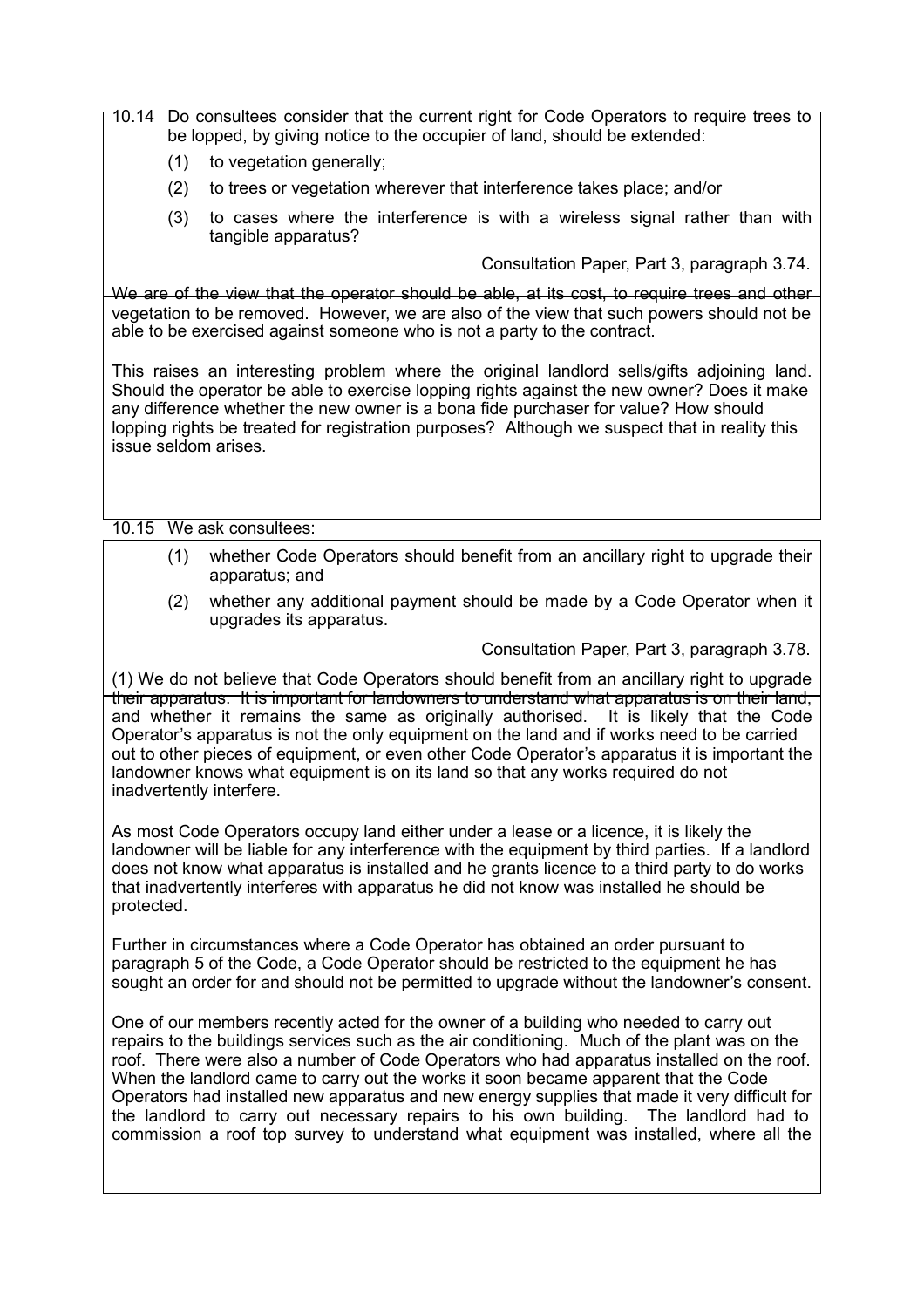cables ran and what equipment was redundant as the lease plans did not match with what was installed on the roof.

We believe that provided the Code Operators have an ability to alter the equipment, subject to landlord's consent this should be sufficient to balance the interests of both parties. Section 19 of t9he Landlord and Tenant Act 1927 means that where the landlord's consent is required, such consent is not to be unreasonably withheld.

We do not see any problems with the definition of alter being stated to include upgrades in equipment. However, again we believe this should be with the landowner's consent, such consent not to be unreasonably withheld.

(2) It is unusual in commercial leases for landlords to be able to demand payment for consent to alterations. However, there have been concerns recently in respect of site consolidation, in which landlord's would wish to see a payment for consent – see our response to question 10.16 below.

10.16 We ask consultees:

- (1) whether the ability of landowners and occupiers to prevent Code Operators from sharing their apparatus causes difficulties in practice;
- (2) whether Code Operators should benefit from a general right to share their apparatus with another (so that a contractual term restricting that right would be void); and/or
- (3) whether any additional payment should be made by a Code Operator to a landowner and/or occupier when it shares its apparatus.

Consultation Paper, Part 3, paragraph 3.83.

(1) Our members did not report any difficulties in this regard.

(2) We do not believe that Code Operators should benefit from a general right to share their apparatus with another nor that any contractual term restricting that right would be void. For the reasons set out above in response to question 10.15 it is important that a landowners know who is in occupation on their land and what apparatus they have installed on their land.

It is open to the Code Operator and the landowner to agree the terms of the agreement permitting the installation of the equipment. This is an arms length commercial negotiation. If the Code Operator wishes to be able to share the equipment and or assign its rights to another Code Operator we do not consider that Code Operators are at any disadvantage in seeking to agree such terms. We do not consider that legislation should be passed that makes any term restricting such rights void. If the Law Commission were minded to recommend such a proposal, then any proposal should go no further than a requirement that any sharing / assignment is to be with landlords consent. This would mitigate against those agreement provisions that expressly prohibit sharing / assignment, whilst balancing the need for a landowners control over his land. Further in circumstances where a Code Operator has obtained an order pursuant to paragraph 5 of the Code, he should not be entitled to share without the landowner's consent.

As in relation to alterations, if sharing, assignment is permitted subject to the landlord's consent, any consent is not to be unreasonable withheld.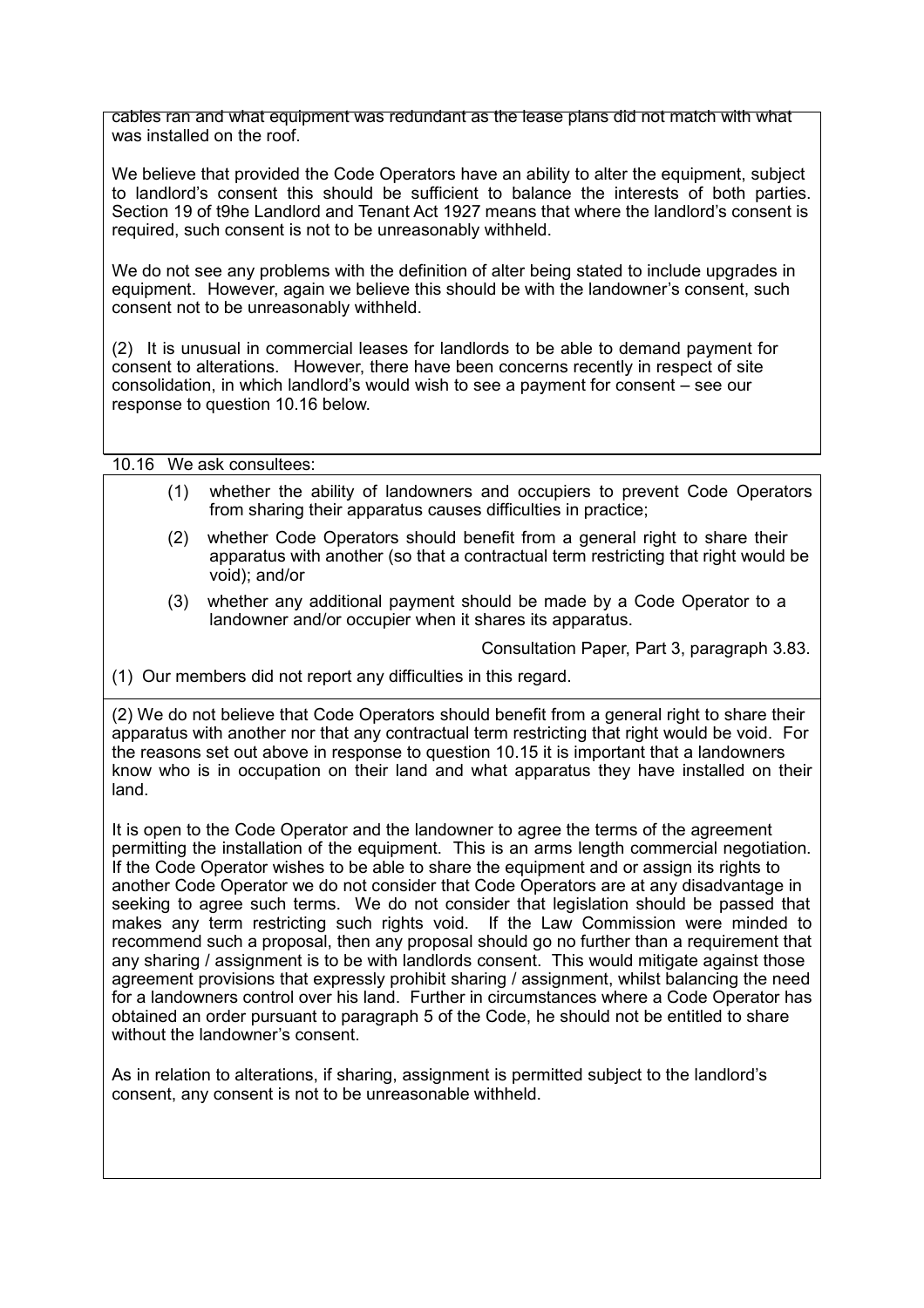(3) Payment for sharing may be appropriate in certain circumstances. One member reported an occasion where a client had 5 Code Operators installed on the roof of its building. Due to a series of site sharing arrangements between the 5 Code Operators the client was left with 2 leases in place, thereby reducing the amount of rent received, yet with all 5 Code Operators operating from its roof.

That said, we do not consider payment should be enforced, but should rather be left to market forces and as a matter of negotiation between the parties. It should be open for landowners and Code Operators to agree that if site sharing is to be permitted then payment is to be made.

10.17 We ask consultees to what extent section 134 of the Communications Act 2003 is useful in enabling apparatus to be shared, and whether further provision would be appropriate.

Consultation Paper, Part 3, paragraph 3.88.

We do not have any comments in response to this question.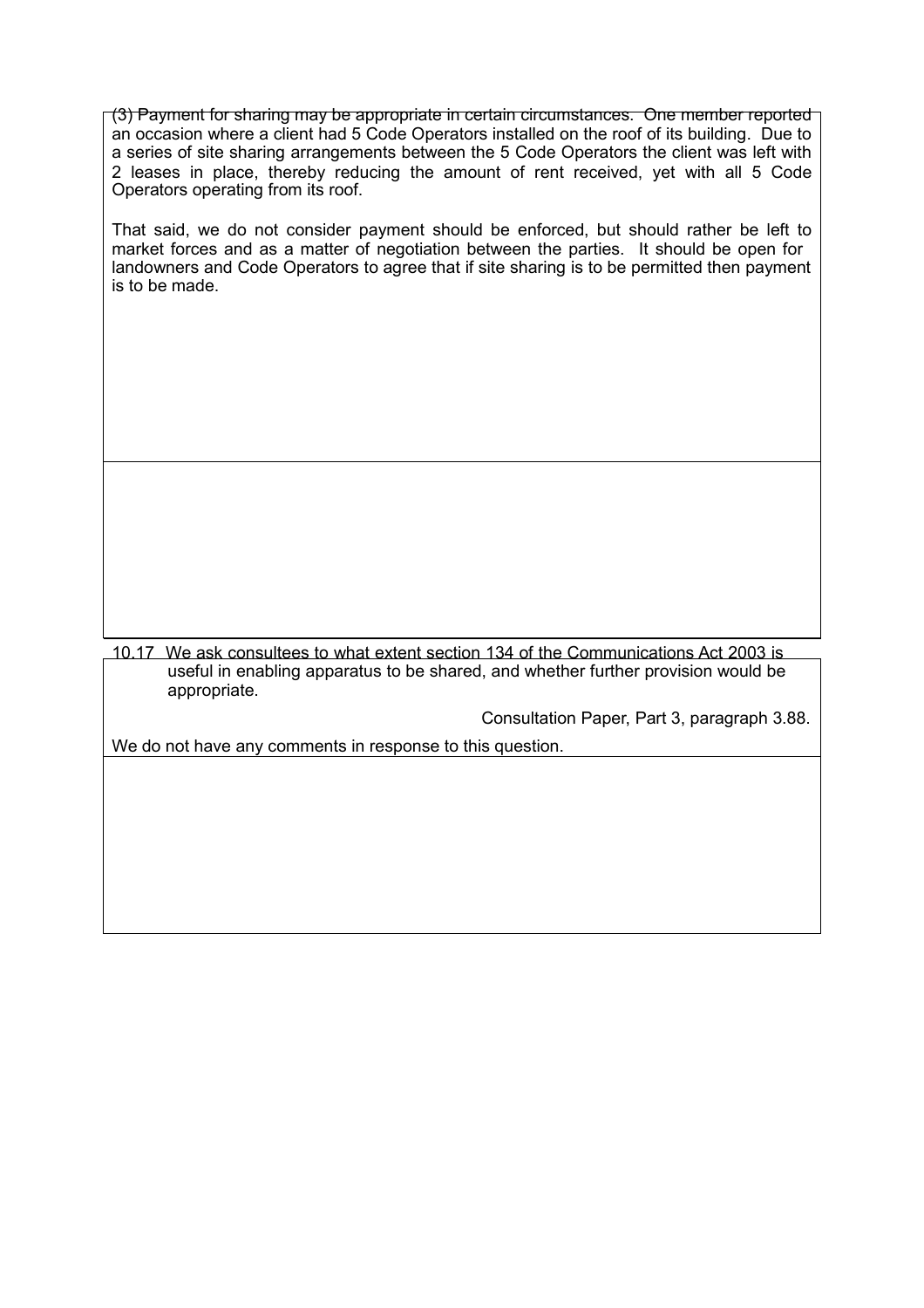10.18 We ask consultees:

- (1) whether the ability of landowners and occupiers to prevent Code Operators from assigning the benefit of agreements that confer code rights causes difficulties in practice;
- (2) whether Code Operators should benefit from a general right to assign code rights to other Code Operators (so that a contractual term restricting that right would be void); and
- (3) if so, whether any additional payment should be made by a Code Operator to a landowner and/or occupier when it assigns the benefit of any agreement.

Consultation Paper, Part 3, paragraph 3.92.

#### (1) Our members did not report any difficulties in this regard.

(2) We do not believe that Code Operators should benefit from a general right to assign their code rights to another nor that any contractual term restricting that right would be void. For the reasons set out above in response to question 10.15 it is important that landowners know who is in occupation on their land and what apparatus they have installed on their land.

It is open to the Code Operator and the landowner to agree the terms of the agreement permitting the installation of the equipment. This is an arms length commercial negotiation. If the Code Operator wishes to be able to share the equipment and or assign its rights to another Code Operator we do not consider that Code Operators are at any disadvantage to any other commercial occupier in seeking to agree such terms. We do not consider that legislation should be passed that makes any term restricting such rights void. If the Law Commission were minded to recommend such a proposal notwithstanding our comments, then any proposal should go no further than a requirement that any sharing / assignment is to be with landlords consent. This would mitigate against those agreement provisions that expressly prohibit sharing / assignment, whilst balancing the need for a landowner's control over his land.

As in relation to alterations, if sharing, assignment is permitted subject to the landlord's consent, any consent is not to be unreasonable withheld.

(3) Payment for an assignment may be appropriate in certain circumstances. One member reported an occasion a client had 5 Code Operators installed on the roof of its building. Due to a series of site sharing arrangements between the 5 Code Operators the client was left with 2 leases in place, thereby reducing the amount of rent received, yet with all 5 Code Operators operating from its roof.

That said, we do not consider payment should be enforced, but should rather be left to market forces and as a matter of negotiation between the parties. It should be open for landowners and Code Operators to agree that if assignment is to be permitted then payment is to be made.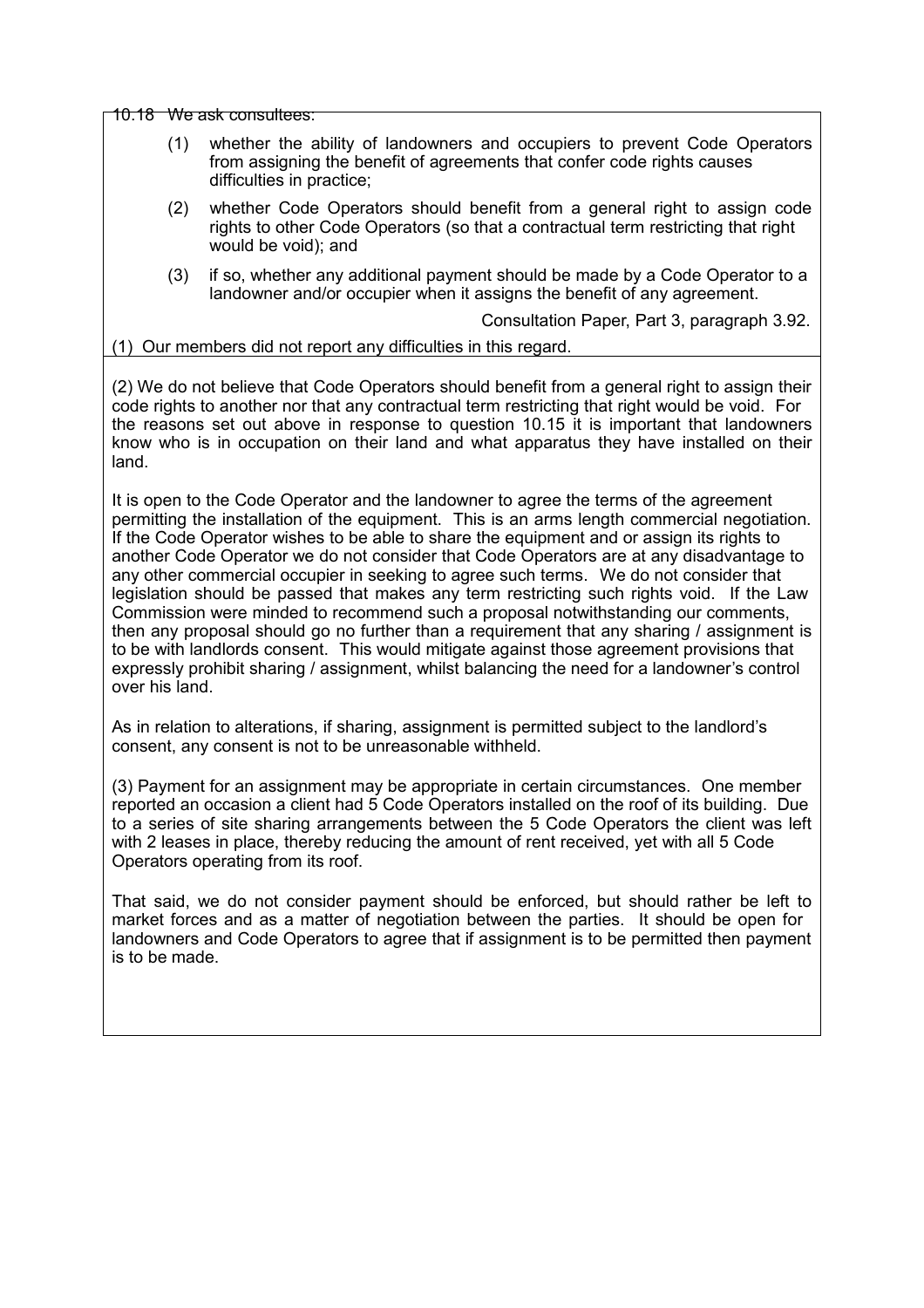10.19 We ask consultees to tell us if they consider that any further ancillary rights should be available under a revised code.

Consultation Paper, Part 3, paragraph 3.94.

We do not consider that any ancillary rights are necessary. Code Operators are sophisticated commercial entities. If they require any rights they are capable of negotiating such rights with landowners.

10.20 We ask consultees to tell us if they are aware of difficulties experienced in accessing electronic communications because of the inability to get access to a third party's land, whether by the occupiers of multi-dwelling units or others.

Consultation Paper, Part 3, paragraph 3.100.

We are not aware of any difficulties.

10.21 Do consultees see a need for a revised code to enable landowners and occupiers to compel Code Operators to use their powers to gain code rights against third parties?

Consultation Paper, Part 3, paragraph 3.101.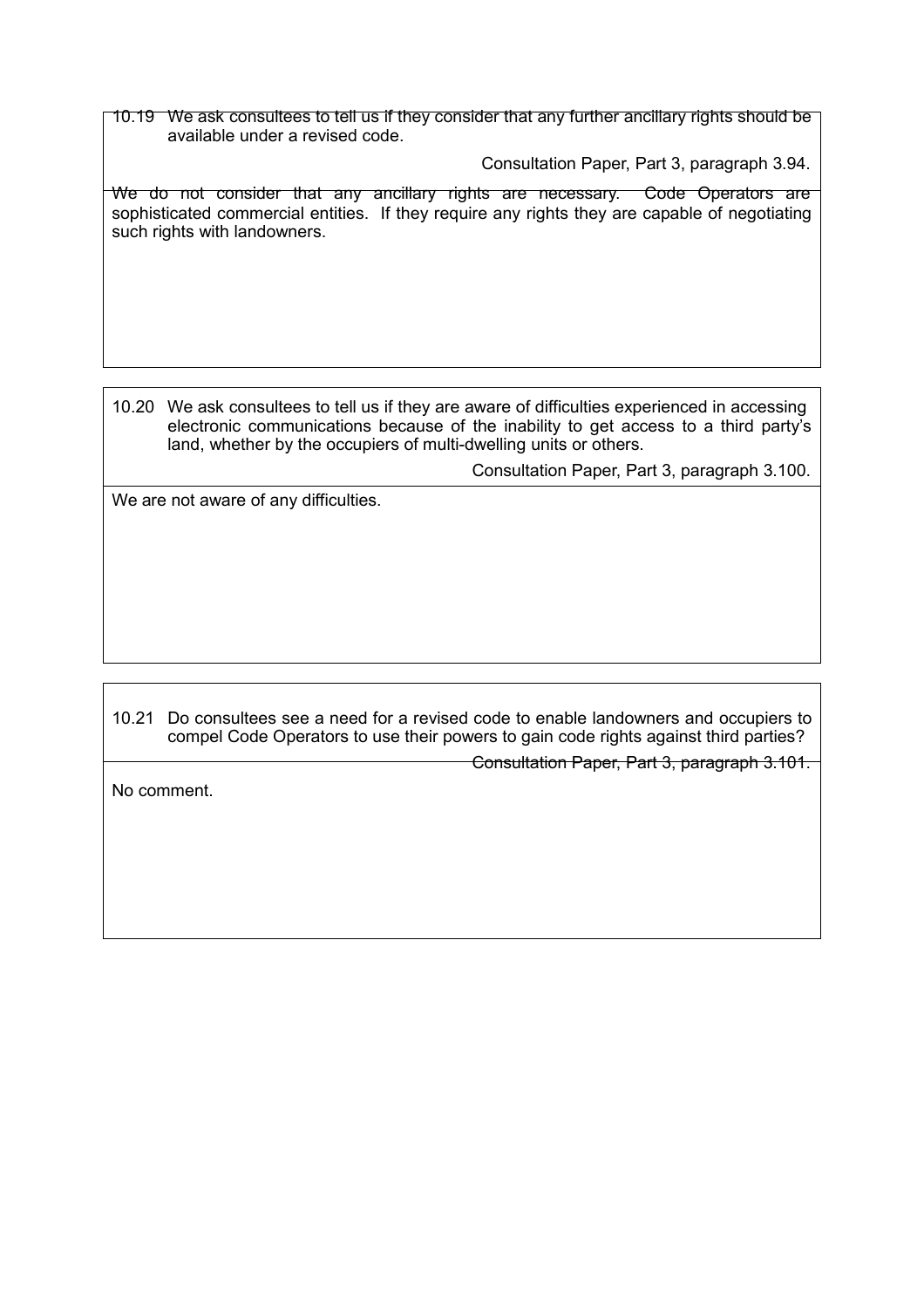|                | 10.22 Are consultees aware of circumstances where the power to do so, currently in<br>paragraph 8 of the Code, has been used?                                                                            |
|----------------|----------------------------------------------------------------------------------------------------------------------------------------------------------------------------------------------------------|
|                | Consultation Paper, Part 3, paragraph 3.102.                                                                                                                                                             |
| <del>No.</del> |                                                                                                                                                                                                          |
|                |                                                                                                                                                                                                          |
|                |                                                                                                                                                                                                          |
|                |                                                                                                                                                                                                          |
|                |                                                                                                                                                                                                          |
|                |                                                                                                                                                                                                          |
|                | 10.23 We ask consultees:                                                                                                                                                                                 |
|                | to what extent unlawful interference with electronic communications apparatus<br>(1)<br>or a Code Operator's rights in respect of the same causes problems for Code<br>Operators and/or their customers; |

- (2) to what extent any problem identified in answer to (1) above is caused by a Code Operator having to enforce its rights through the courts or the nature of the remedy that the courts can award; and
- (3) whether any further provision (whether criminal or otherwise) is required to enable a Code Operator to enforce its rights.

Consultation Paper, Part 3, paragraph 3.106.

No comment.

10.24 We ask consultees whether landowners or occupiers need any additional provision to enable them to enforce obligations owed to them by a Code Operator.

Consultation Paper, Part 3, paragraph 3.107.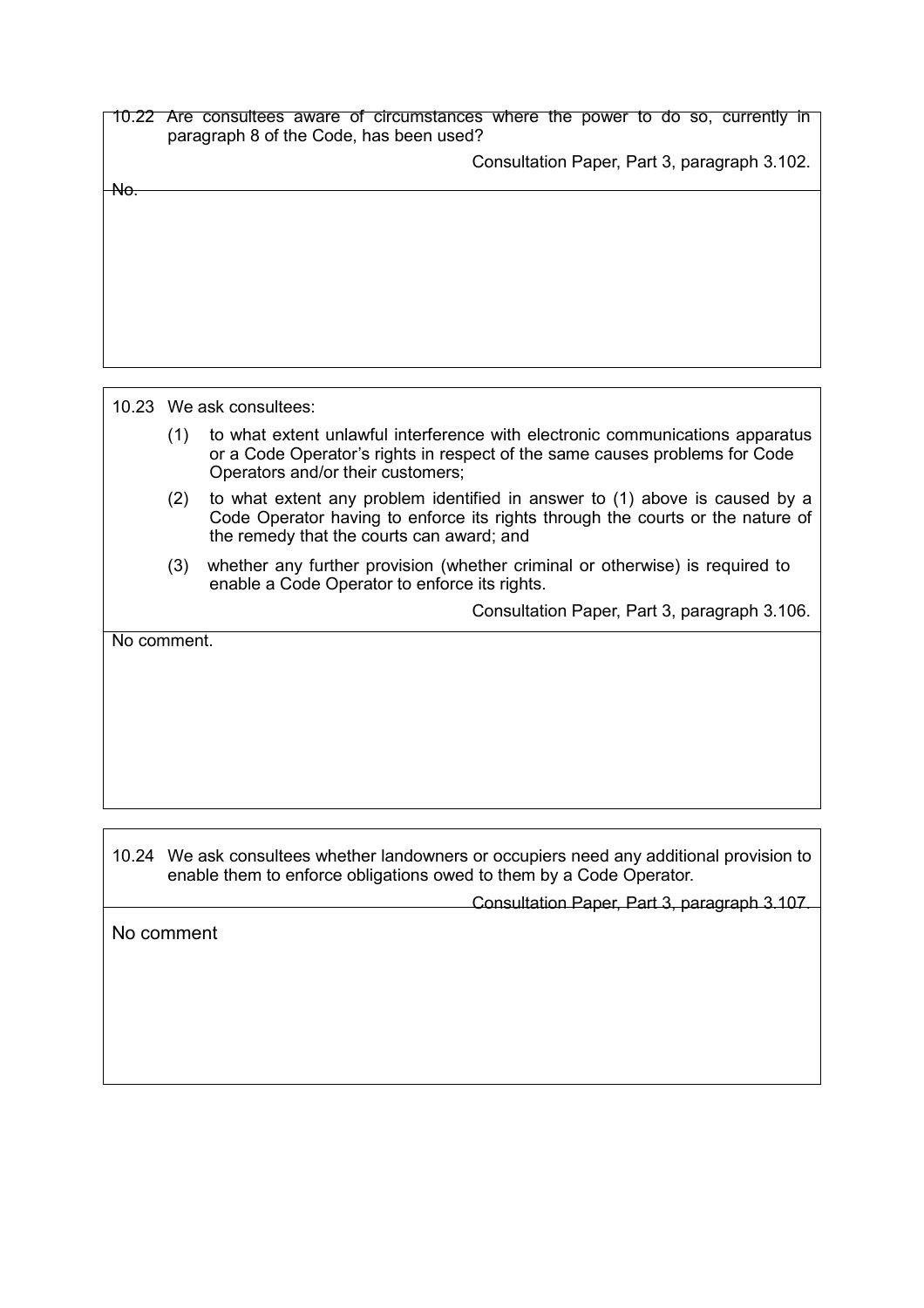# **THE RIGHTS AND OBLIGATIONS OF CODE OPERATORS: SPECIAL CONTEXTS**

| We provisionally propose that the right in paragraph 9 of the Code to conduct street<br>works should be incorporated into a revised code, subject to the limitations in the<br>existing provision. |
|----------------------------------------------------------------------------------------------------------------------------------------------------------------------------------------------------|
| Do consultees agree?                                                                                                                                                                               |
| Consultation Paper, Part 4, paragraph 4.11.                                                                                                                                                        |
|                                                                                                                                                                                                    |
|                                                                                                                                                                                                    |
|                                                                                                                                                                                                    |
|                                                                                                                                                                                                    |
|                                                                                                                                                                                                    |
|                                                                                                                                                                                                    |

10.26 We ask consultees to let us know their experiences in relation to the current regime for tidal waters and lands held by Crown interests.

Consultation Paper, Part 4, paragraph 4.20.

No comment

## 10.27 We seek consultees' views on the following questions.

- (1) Should there be a special regime for tidal waters and lands or should tidal waters and lands be subject to the General Regime?
- (2) If there is to be a special regime for tidal waters and lands, what rights and protections should it provide, and why?
- (3) Should tidal waters and lands held by Crown interests be treated differently from other tidal waters and lands?

Consultation Paper, Part 4, paragraph 4.21.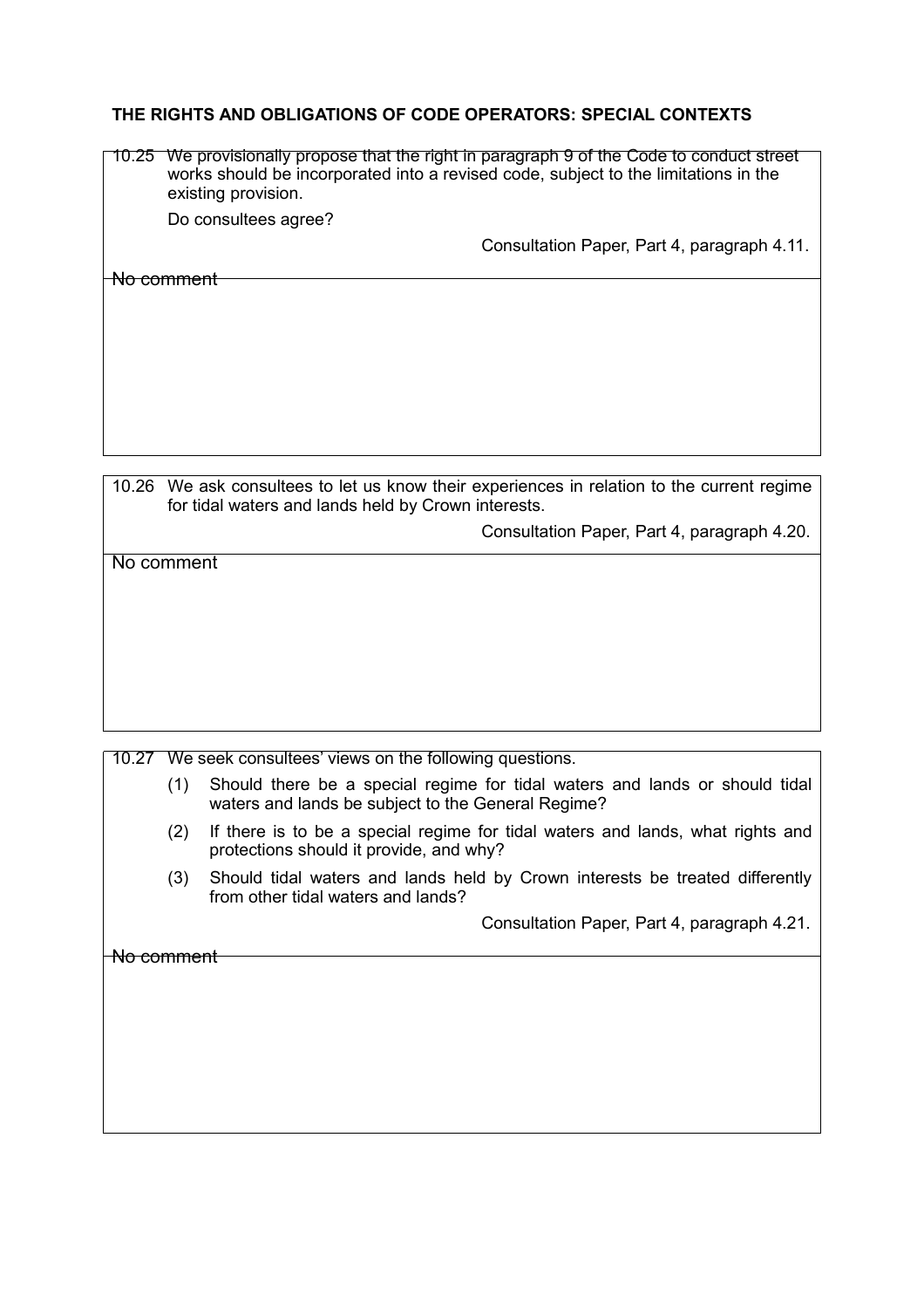10.28 We ask consultees:

- (1) Is it necessary to have a special regime for linear obstacles or would the General Regime suffice?
- (2) To what extent is the linear obstacle regime currently used?
- (3) Should the carrying out of works not in accordance with the linear obstacle regime continue to be a criminal offence, or should it alternatively be subject to a civil sanction?
- (4) Are the rights that can be acquired under the linear obstacle regime sufficient (in particular, is limiting the crossing of the linear obstacle with a line and ancillary apparatus appropriate)?
- (5) Should the linear obstacle regime grant any additional rights or impose any other obligations (excluding financial obligations)?

Consultation Paper, Part 4, paragraph 4.30.

No comment

10.29 We provisionally propose that a revised code should prevent the doing of anything inside a "relevant conduit" as defined in section 98(6) of the Telecommunications Act 1984 without the agreement of the authority with control of it.

Do consultees agree?

Consultation Paper, Part 4, paragraph 4.34.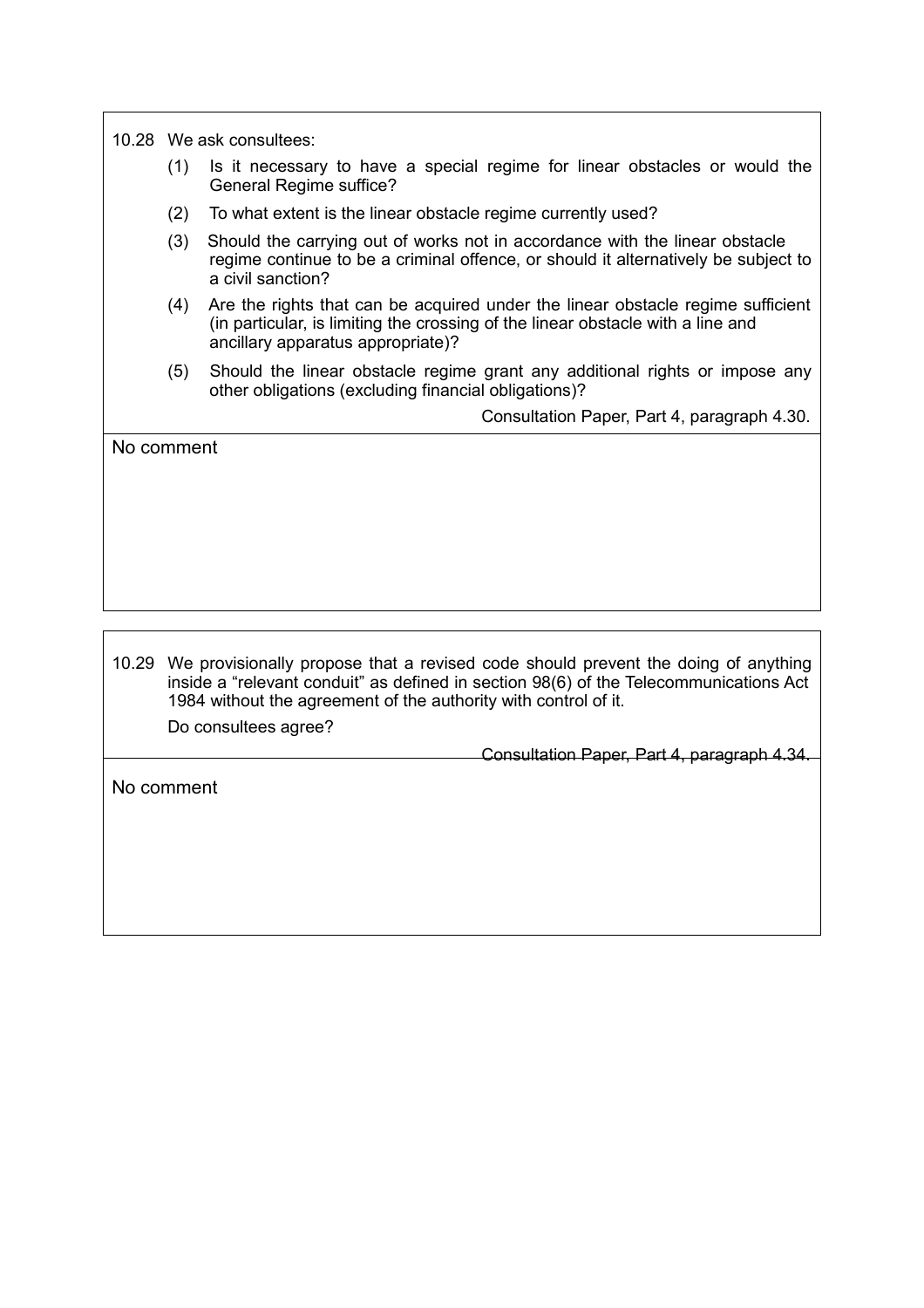10.30 We provisionally propose that the substance of paragraph 23 of the Code governing undertakers' works should be replicated in a revised code.

Do consultees agree?

Consultation Paper, Part 4, paragraph 4.40.

No comment

10.31 We provisionally propose that a revised code should include no new special regimes beyond those set out in the existing Code.

Do consultees agree?

Consultation Paper, Part 4, paragraph 4.43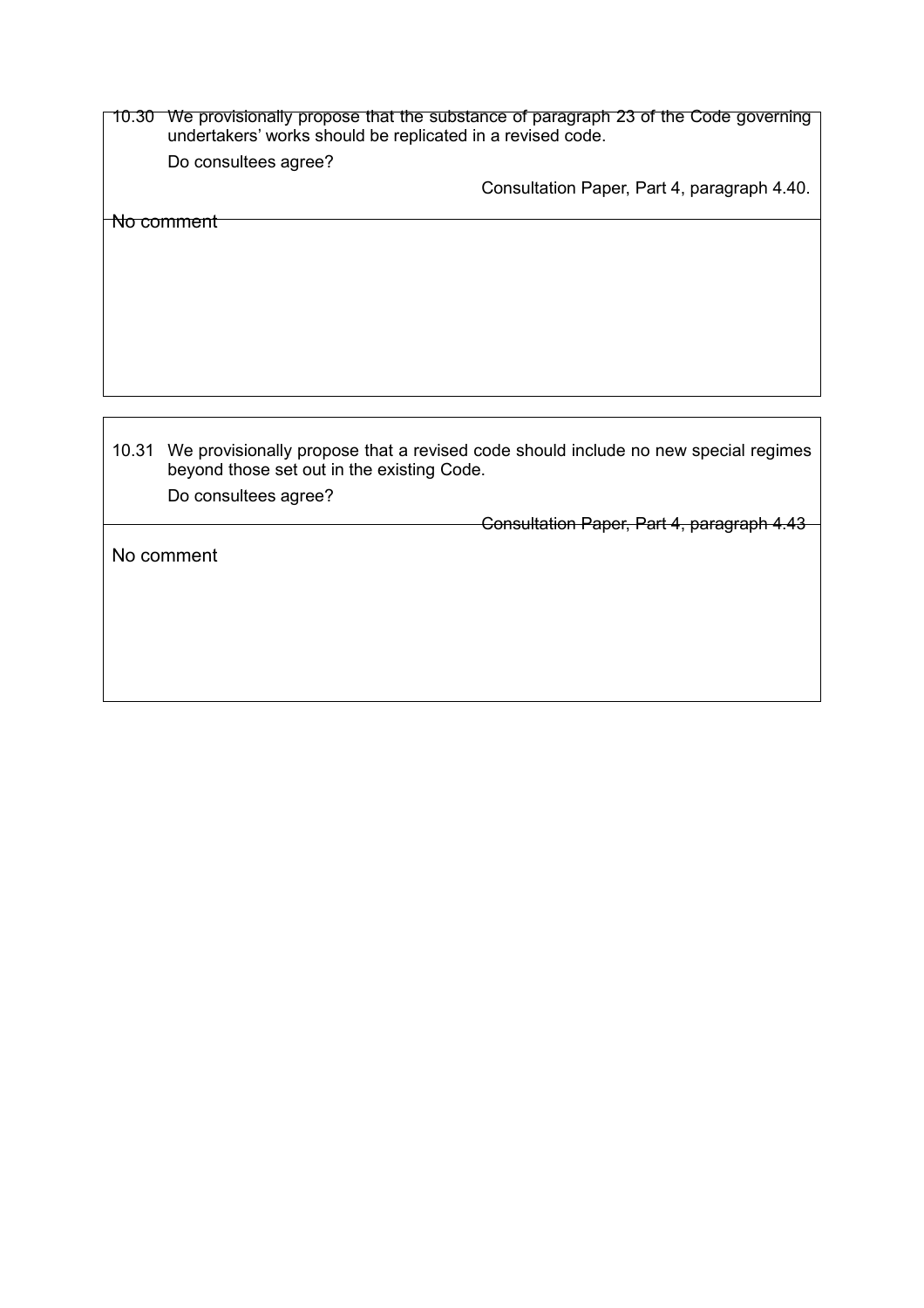# **ALTERATIONS AND SECURITY**

10.32 We provisionally propose that a revised code should contain a procedure for those with an interest in land or adjacent land to require the alteration of apparatus, including its removal, on terms that balance the interests of Code Operators and landowners and do not put the Code Operators' networks at risk.

Do consultees agree?

## Consultation Paper, Part 5, paragraph 5.11.

The alteration regime in paragraph 20 was inserted at a time when a network was in the process of being established. It was therefore important that the Code Operator's network was not at risk. Things have changed considerably since then and networks are well established in the majority of England and Wales. We consider that the current regime is too weighted in favour of the Code Operators and that any revised code that has a similar emphasis is not striking the right balance.

The Landlord and Tenant Act 1954 permits a landlord to oppose a tenant's statutory right to a new lease on the grounds of redevelopment or by providing suitable alternative accommodation. The tenant's considerations are not taken into account. If the landlord succeeds then the tenant is entitled to statutory compensation by reference to the rateable value of the premises. The checks and balances are provided by the Court which has to be certain that the landlord has the necessary intention to redevelop or that the alternative accommodation is suitable. There is a wealth of case law on point so there need not be any concerns in understanding the provisions if they mirror the 1954 Act. We consider that a similar regime to that in the 1954 Act would balance the interests of both parties and provide a forum for resolving the issue.

10.33 Consultees are asked to tell us their views about the alteration regime in paragraph 20 of the Code; does it strike the right balance between landowners and Code Operators?

Consultation Paper, Part 5, paragraph 5.12.

Our members reported that there were a number of issues with paragraph 20 of the Code. In the first instance there is uncertainty as to how the Courts will look at this provision. It therefore does not offer either party the certainty of protection it should.

## Termination of the Lease

It is our view that a notice under paragraph 20 of the Code does not determine the property interest, particularly if a Code Operator occupies land under a lease. It is therefore difficult to see how paragraph 20 permits the outright removal of the Code apparatus notwithstanding the terms of the lease. This view has been supported by various Counsel members have been to over time. Therefore paragraph 20 is considered to be more about alterations of the apparatus on site, even then the provision is more akin to a shift and lift provision, rather than a right to terminate the lease.

## Notice requirements

Technically, the notice requirements of paragraph 20 require the person serving the notice to be the person who intends to carry out the alteration. Often that person will not be the same. Removal of Code apparatus is usually required in connection with redevelopment of land. It is common for parties to enter into an agreement for sale of land to a developer conditional on vacant possession. If Code apparatus is present, the person serving the notice (i.e. the seller who has to procure vacant possession) will not be the same as the person carrying out the alteration (i.e. the purchasing developer). We are not aware that this point has been taken to the Courts as yet. However, significant time and money could be saved by altering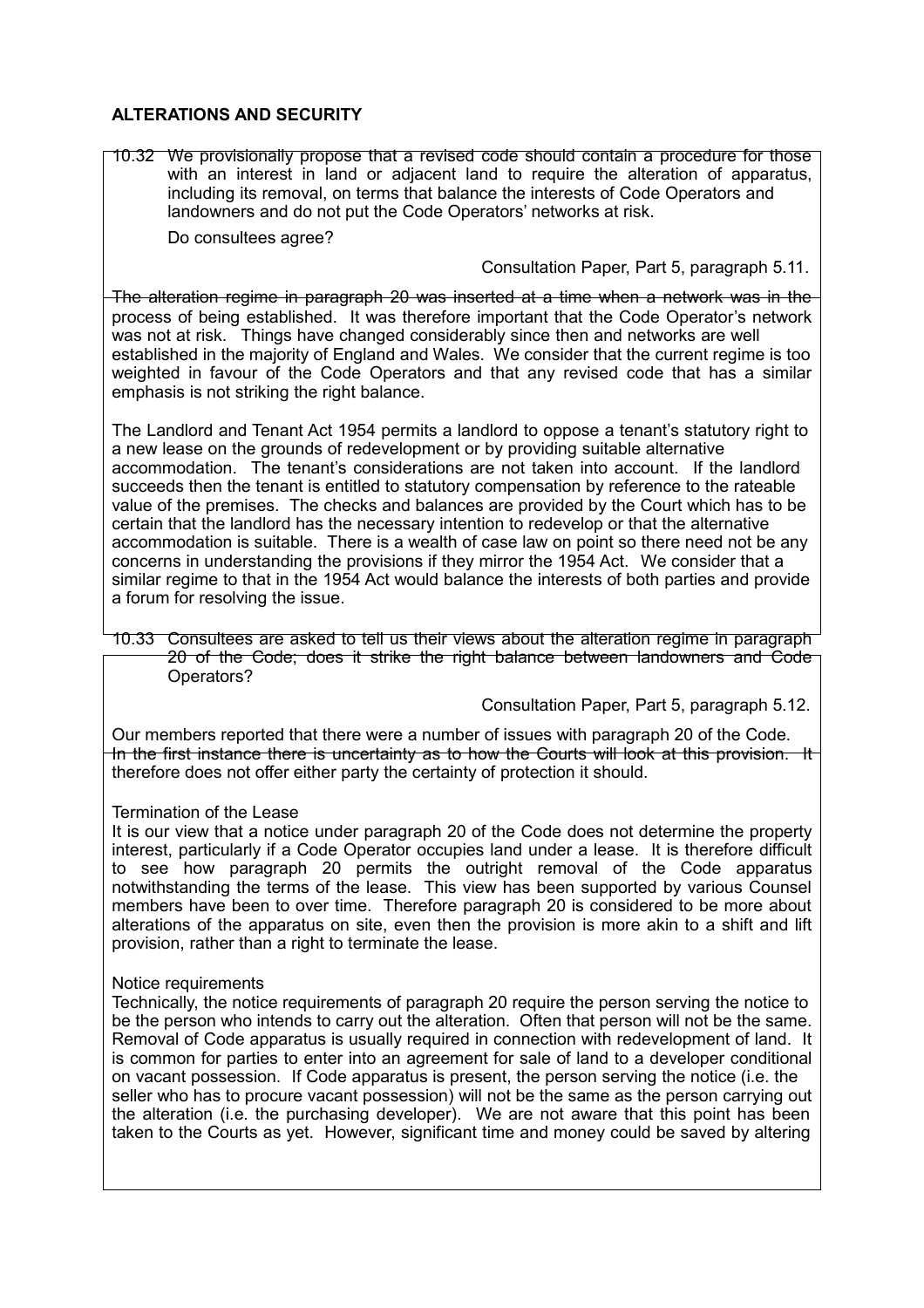paragraph 20 so that it follows section 30(1)(f) of the Landlord and Tenant Act that simply requires the person to evidence the intention to redevelop at the Court hearing, thereby allowing a transfer in land after a notice has been served.

Proving alteration

We are not aware of any case law on what is required to prove that an alteration is required to be carried out. However, if the wording of section 30(1)(d) or (f) were followed, given the volumes of case law on this point all parties would understand what was required.

10.34 We provisionally propose that it should not be possible for Code Operators and landowners to contract out of the alterations regime in a revised code.

Do consultees agree?

Consultation Paper, Part 5, paragraph 5.13.

The answer to this ultimately depends on the view relating to termination of the agreement permitting the installation of the apparatus, and whether exercise of paragraph 20 terminates such an agreement.

If the paragraph 20 regime were to work in a similar fashion to section  $30(1)(f)$  of the 1954 Act then it would not be necessary to consider this question. The parties could simply include a provision in the agreement permitting the installation of the equipment allowing the parties to terminate the agreement if the landowner wishes to alter/redevelop in accordance with paragraph 20. Therefore we consider it would be best that the parties contract in to this right.

10.35 We seek consultees' views on the provisions in paragraph 14 of the Code relating to the alteration of a linear obstacle. Do consultees take the view that they strike an appropriate balance between the interests involved, and should they be modified in a revised code?

Consultation Paper, Part 5, paragraph 5.18.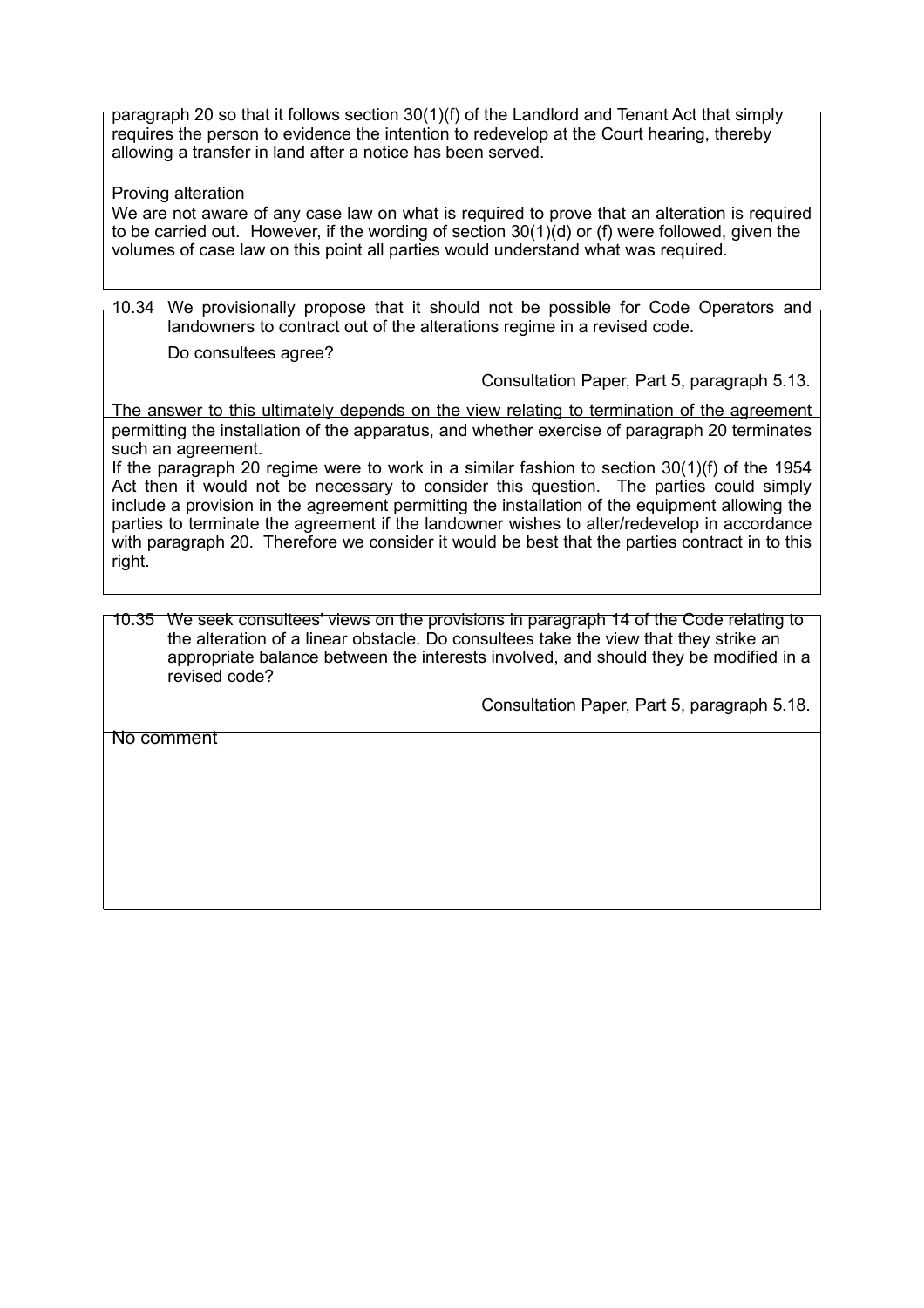10.36 We provisionally propose that a revised code should restrict the rights of landowners to remove apparatus installed by Code Operators.

Do consultees agree?

Consultation Paper, Part 5, paragraph 5.47.

We consider that a fairer balance would be struck between the parties if the security provisions of the Code were akin to the Landlord and Tenant Act 1954. This would mean that Code Operators would be able to remain in situ at the expiry of a relevant agreement (unless the Code did not apply – see below) unless the landlord objected. If the Code does not apply then the landowner should be able to remove the apparatus without further consultation.

10.37 We provisionally propose that a revised code should not restrict the rights of planning authorities to enforce the removal of electronic communications apparatus that has been installed unlawfully.

Do consultees agree?

Consultation Paper, Part 5, paragraph 5.48.

No comment

10.38 We ask consultees to tell us their views about the procedure for enforcing removal. Should the onus remain on landowners to take proceedings? If so, what steps, if any, should be taken to make the procedure more efficient?

Consultation Paper, Part 5, paragraph 5.49.

We consider a more structured timetable would assist the parties. Currently members have reported that an application under paragraph 21 can be very long and drawn out. By putting in place a statutory timetable the parties would have longstop dates by which time the issue should be addressed. Again, the Landlord and Tenant Act 1954 provides a model for this. This allows either party to commence the process for renewal / removal. A Code Operator could therefore seek a renewal agreement with a landowner and a landowner could either ask whether the code operator wanted a new agreement or seek to determine the same.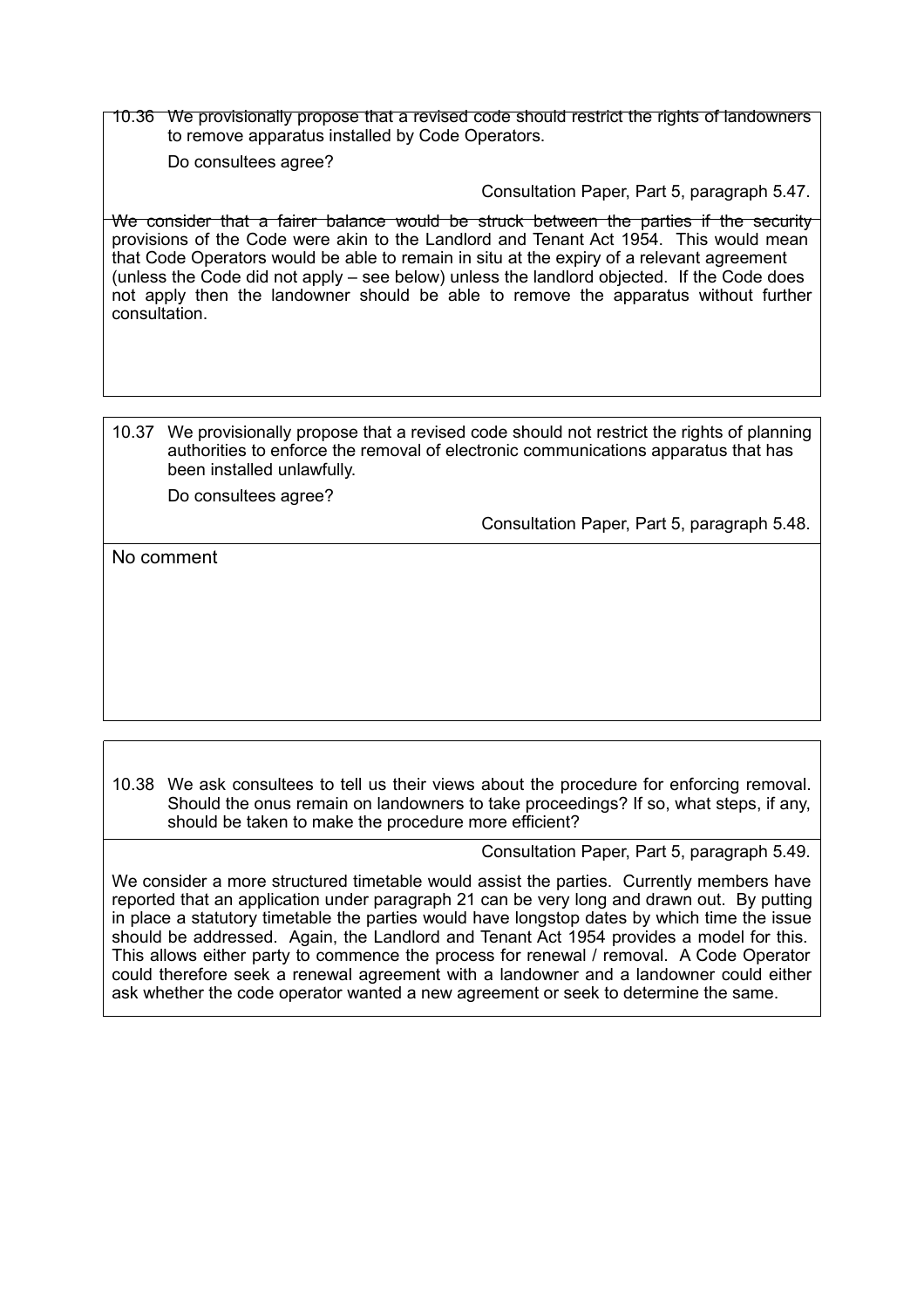10.39 We ask consultees to tell us whether any further financial, or other, provisions are necessary in connection with periods between the expiry of code rights and the removal of apparatus.

Consultation Paper, Part 5, paragraph 5.50.

We consider that if an Operator keeps his apparatus in place after expiry of the relevant agreement then he should be required to reimburse the landowner for such period of occupation. Again, by way of analogy, the Landlord and Tenant Act provides for this by way of interim rent and we do not see any reason why this could not apply in this case.

10.40 We provisionally propose that Code Operators should be free to agree that the security provisions of a revised code will not apply to an agreement, either absolutely or on the basis that there will be no security if the land is required for development.

Do consultees agree?

Consultation Paper, Part 5, paragraph 5.51.

We agree. Members reported that it is a common feature of negotiations with Code Operators that where the land on which apparatus is situated is ripe for redevelopment, Code Operators are willing to agree to liquidated damages clauses in the event they do not vacate at the lease / licence expiry. This is to prevent them relying on code rights. Given it is questionable whether such a provision is enforceable we consider it appropriate that the parties be able to contract out if they wish to do so. The regime works well under the 1954 Act and we see no reason why an exclusion regime should not apply to the Code Operators.

10.41 Do consultees agree that the provisions of a revised code relating to the landowner's right to require alteration of apparatus, and relating to the security of the apparatus, should apply to all equipment installed by a Code Operator, even if it was installed before the Code Operator had the benefit of a revised code?

Consultation Paper, Part 5, paragraph 5.56.

Yes, we consider that to operate two regimes would cause confusion. Therefore any revised code should apply to all agreements, even if the apparatus was installed before the revised code came into force.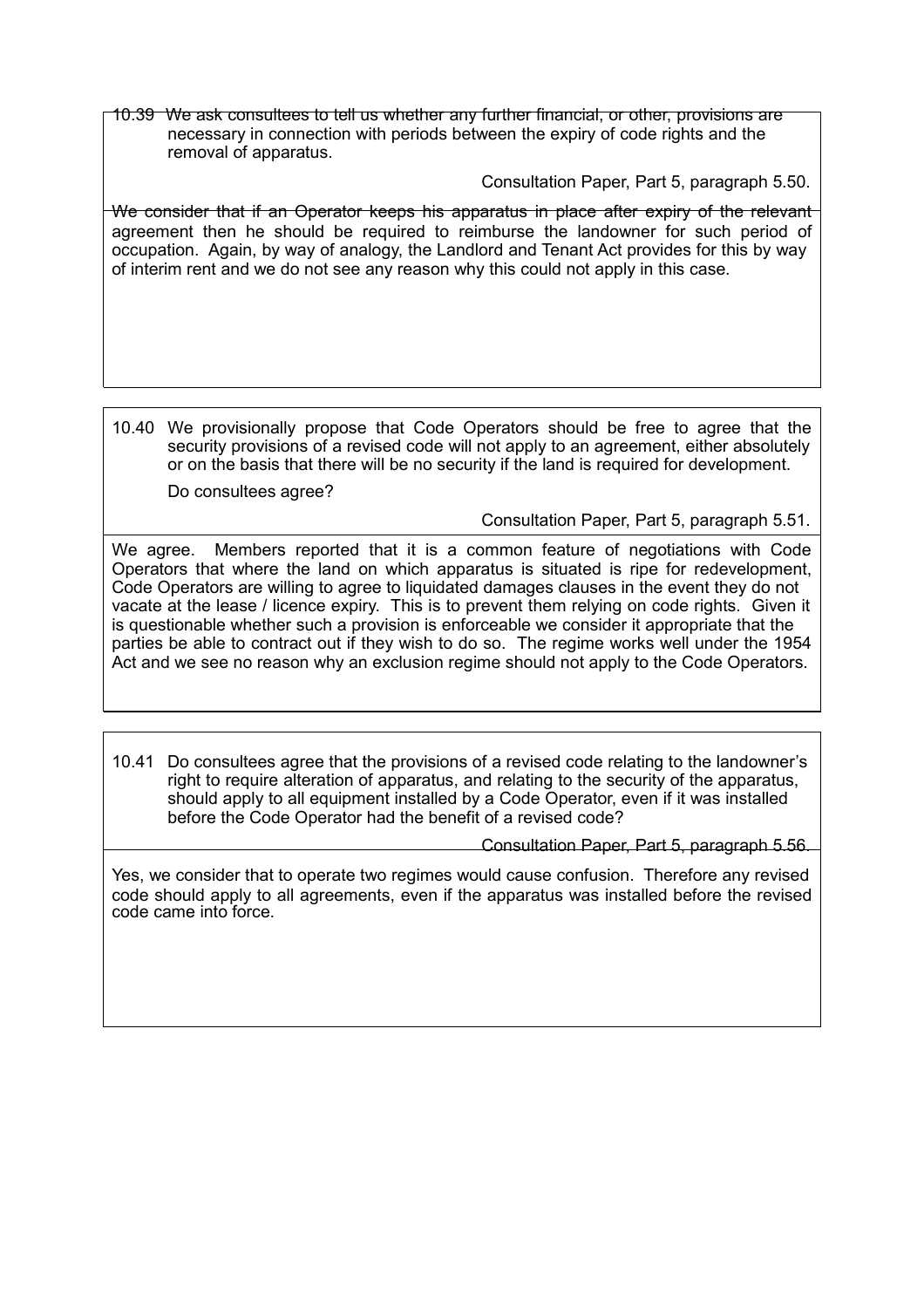#### **FINANCIAL AWARDS UNDER THE CODE**

In responding to these questions, please note the definitions of "compensation" and "consideration" adopted at paragraph 6.5 and following of the Consultation Paper.

10.42 We provisionally propose that a single entitlement to compensation for loss or damage sustained by the exercise of rights conferred under the Code, including the diminution in value of the claimant's interest in the land concerned or in other land, should be available to all persons bound by the rights granted by an order conferring code rights. Do consultees agree? No comment Consultation Paper, Part 6, paragraph 6.35. 10.43 We ask consultees whether that right to compensation should be extended to those who are not bound by code rights when they are created but will be subsequently unable to remove electronic communications apparatus from their land. Consultation Paper, Part 6, paragraph 6.36. No comment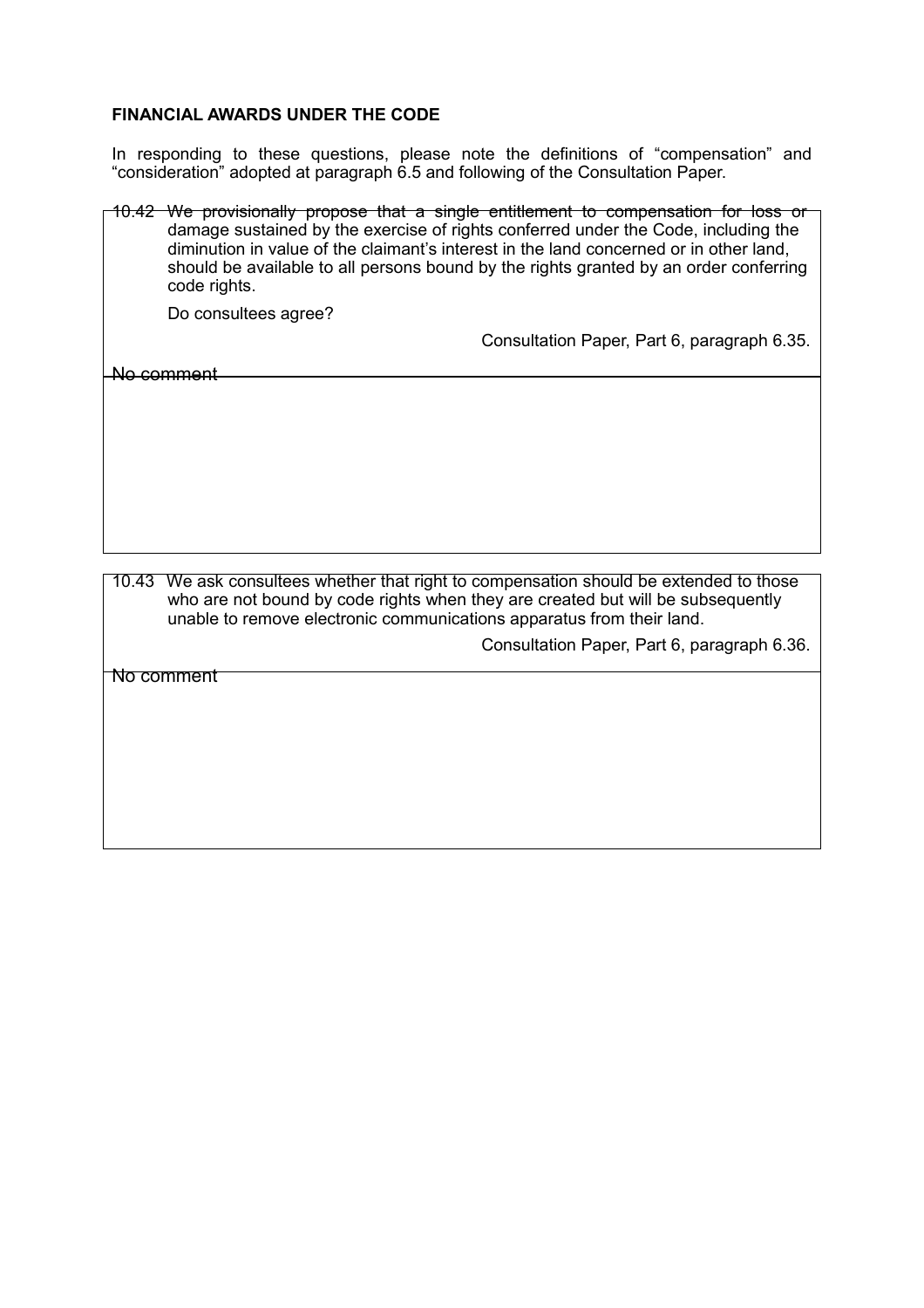| 10.44 | We provisionally propose that consideration for rights conferred under a revised code<br>be assessed on the basis of their market value between a willing seller and a willing<br>buyer, assessed using the second rule contained in section 5 of the Land<br>Compensation Act 1961; without regard to their special value to the grantee or to any<br>other Code Operator. |
|-------|-----------------------------------------------------------------------------------------------------------------------------------------------------------------------------------------------------------------------------------------------------------------------------------------------------------------------------------------------------------------------------|
|       | Do consultees agree? We would be grateful for consultees' views on the practicability<br>of this approach, and on its practical and economic impact.                                                                                                                                                                                                                        |
|       | Consultation Paper, Part 6, paragraph 6.73.                                                                                                                                                                                                                                                                                                                                 |
|       | No comment                                                                                                                                                                                                                                                                                                                                                                  |
|       |                                                                                                                                                                                                                                                                                                                                                                             |
|       |                                                                                                                                                                                                                                                                                                                                                                             |
|       |                                                                                                                                                                                                                                                                                                                                                                             |
|       |                                                                                                                                                                                                                                                                                                                                                                             |
|       |                                                                                                                                                                                                                                                                                                                                                                             |
|       |                                                                                                                                                                                                                                                                                                                                                                             |
|       | 10.45 Consultees are also invited to express their views on alternative approaches; in<br>particular, the possibility of a statutory uplift on compensation (with a minimum<br>payment figure in situations where no compensation would be payable).                                                                                                                        |
|       | Consultation Paper, Part 6, paragraph 6.74.                                                                                                                                                                                                                                                                                                                                 |
|       | No comment                                                                                                                                                                                                                                                                                                                                                                  |
|       |                                                                                                                                                                                                                                                                                                                                                                             |

10.46 We provisionally propose that there should be no distinction in the basis of consideration when apparatus is sited across a linear obstacle.

Do consultees agree?

Consultation Paper, Part 6, paragraph 6.78.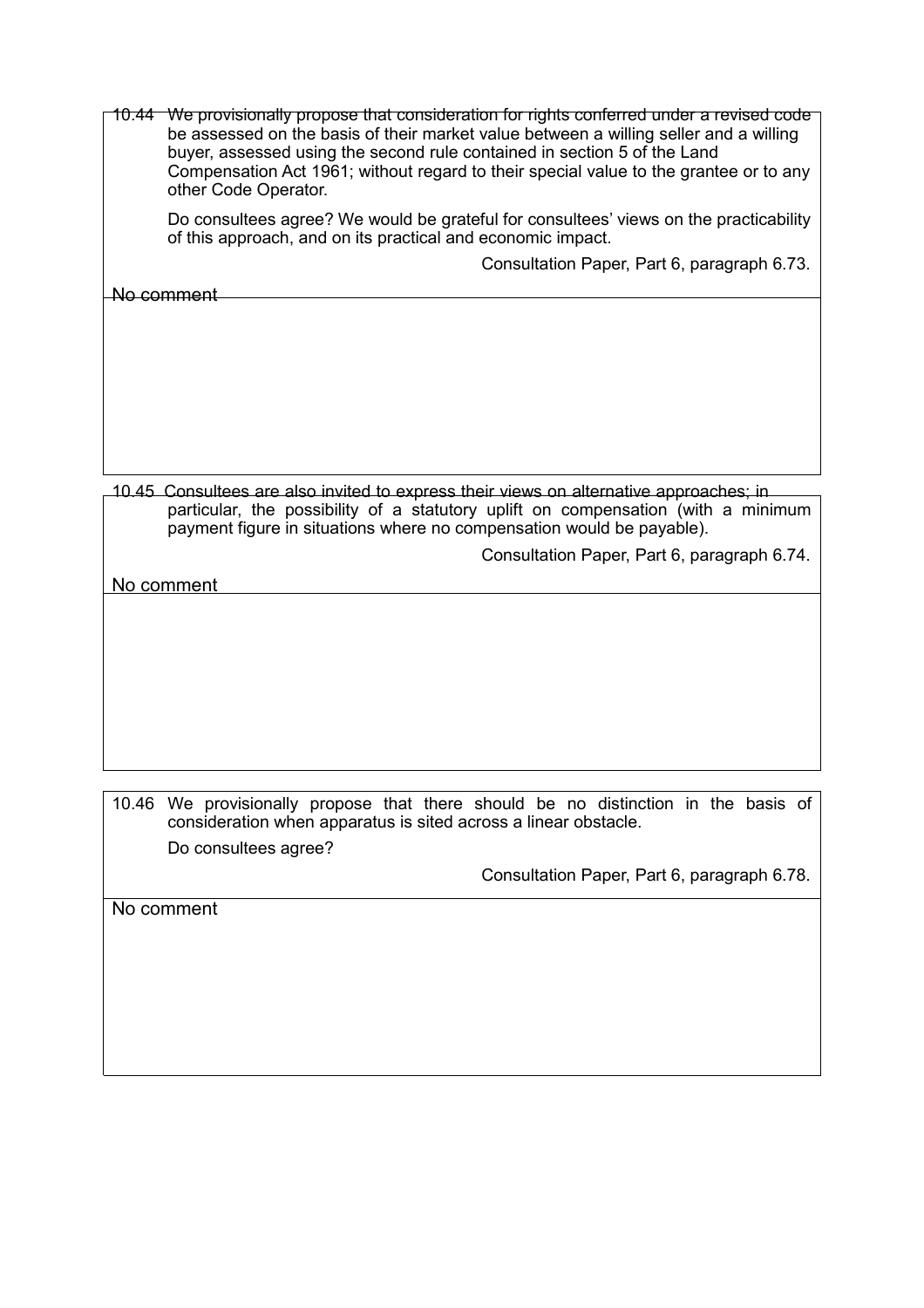| 10.47 We provisionally propose that, where an order is made requiring alteration of a Code                                                                      |
|-----------------------------------------------------------------------------------------------------------------------------------------------------------------|
| Operator's apparatus, the appropriate body should be entitled to consider whether                                                                               |
| any portion of the payment originally made to the person seeking the alteration in<br>relation to the original installation of that apparatus should be repaid. |
| Do consultees agree?                                                                                                                                            |

Consultation Paper, Part 6, paragraph 6.83.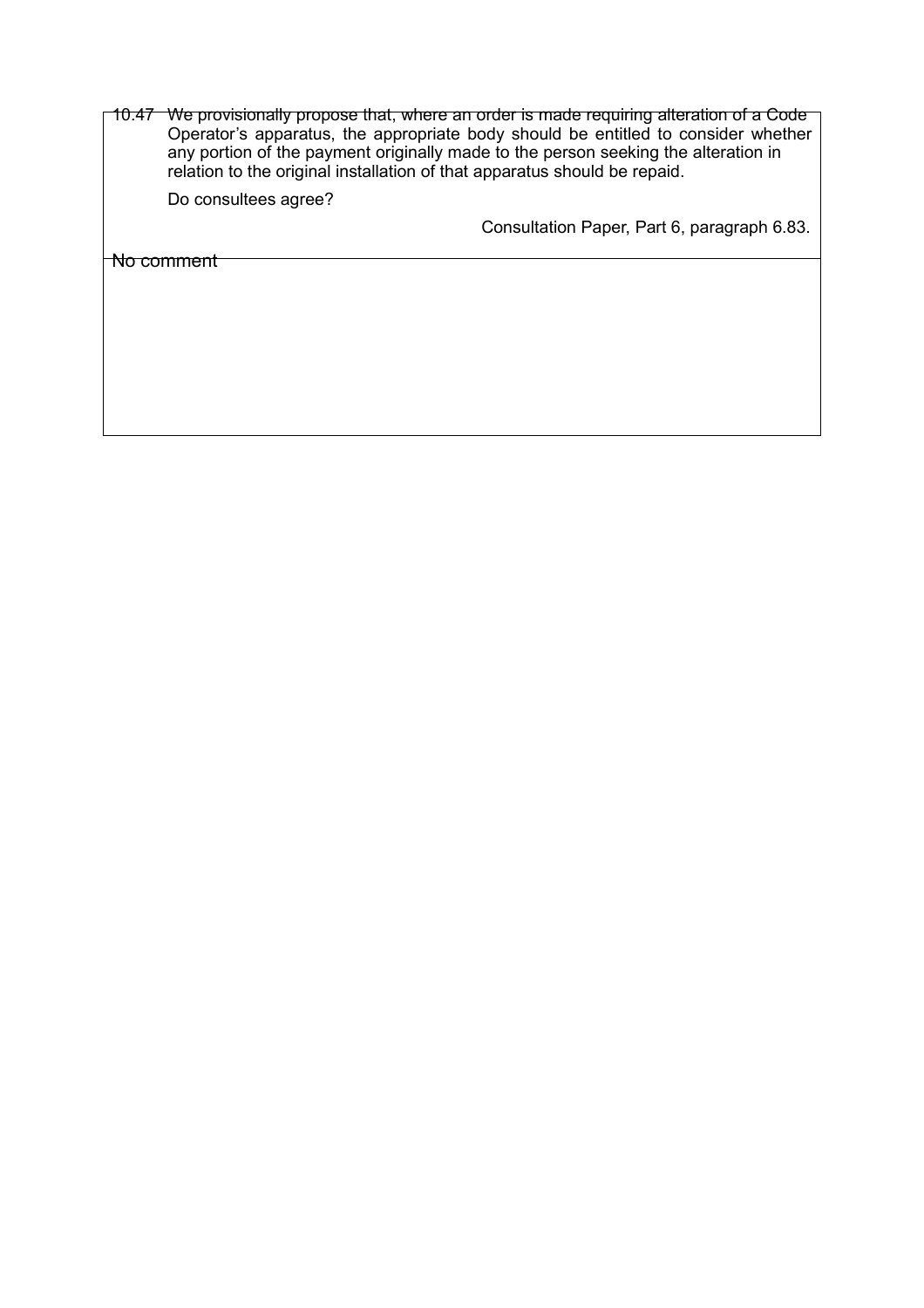# **TOWARDS A BETTER PROCEDURE**

10.48 We provisionally propose that a revised code should no longer specify the county court as the forum for most disputes.

Do consultees agree?

Consultation Paper, Part 7, paragraph 7.26.

We agree, for the reasons stated in the consultation paper, that the revised code should no longer specify the county court as the forum for most disputes.

10.49 We ask for consultees' views on the suitability of the following as forums for dispute resolution under a revised code:

- (1) the Lands Chamber of the Upper Tribunal (with power to transfer appropriate cases to the Property Chamber of the First-tier Tribunal or vice versa);
- (2) a procedure similar to that contained in section 10 of the Party Wall etc Act 1996; and
- (3) any other form of adjudication.

Consultation Paper, Part 7, paragraph 7.27.

We would agree with the recommendation that the Lands Chamber of the Upper Tribunal (with power to transfer appropriate cases to the Property Chamber) is the appropriate forum for these disputes.

In order to expedite matters, however, we agree that it would be sensible to have some form of alternative dispute resolution also available. It may be sensible if a procedure similar to that contained in the Party Wall etc. Act 1996 is adopted, but we would also suggest that provision is allowed for the parties to mediate the dispute between them, as an alternative.

10.50 We provisionally propose that it should be possible for code rights to be conferred at an early stage in proceedings pending the resolution of disputes over payment.

Do consultees agree?

Consultation Paper, Part 7, paragraph 7.31.

We have some concerns about the proposal that it should be possible for code rights to be conferred at any stage in proceedings pending the resolution of dispute over payment. If Code Operators are given an effective right to take entry at an early stage of proceedings this could enable Code Operators to use this right to run rough-shod over resistant occupiers.

In the circumstances, we would suggest that it should only be possible where terms of occupation are fully agreed save for rent or whether the Code Operator can establish a cogent reason to the Lands Chamber to allow early access.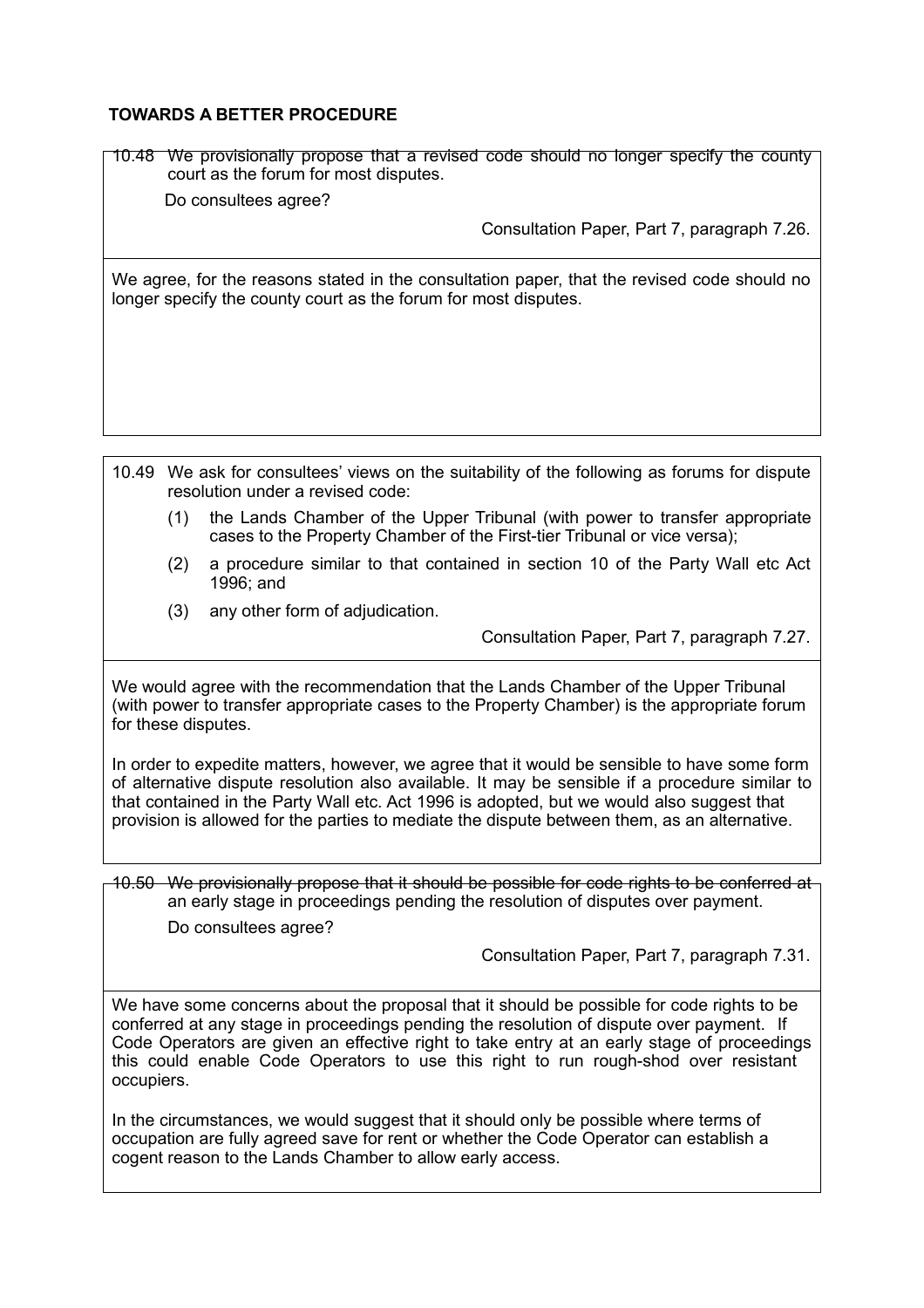10.51 We would be grateful for consultees' views on other potential procedural mechanisms for minimising delay.

Consultation Paper, Part 7, paragraph 7.32.

The proposals allowing alternative dispute resolution via a procedure akin to the Party Wall etc. Act, together with mediation, should mean that delays are reduced.

10.52 We seek consultees' views as to how costs should be dealt with in cases under a revised code, and in particular their views on the following options:

- (1) that as a general rule costs should be paid by the Code Operator, unless the landowner's conduct has unnecessarily increased the costs incurred; or
- (2) that costs should be paid by the losing party.

Consultation Paper, Part 7, paragraph 7.37

We are of the view that the costs procedure should provide for a narrow category of costs to be payable by the Code Operator in any event (in a manner akin to that provided for by the leasehold enfranchisement provisions).Thereafter, costs should be at the tribunal's discretion following the usual "losing party pays" principle.

To allow landowners any more than a limited automatic right to certain costs could encourage landowners to litigate unnecessarily. On the other hand, given that the Code Operator has considerable statutory protection by virtue of the Code, it is right to balance this with a limited liability for the landowner's costs in any event.

If the proposal that the Code Operator be liable for certain limited costs *in all cases* is not adopted we would suggest, as an alternative, that the Code Operator should at least be liable for limited costs in all cases where it is seeking to acquire rights, without the landowner's agreement, pursuant to Paragraph 5.

In all cases, a procedure akin to Part 36 of the Civil Procedure Rules should be introduced to allow parties to make reasonable offers to thereafter give themselves costs protection, with the usual consequences to follow in costs if reasonable offers are not accepted.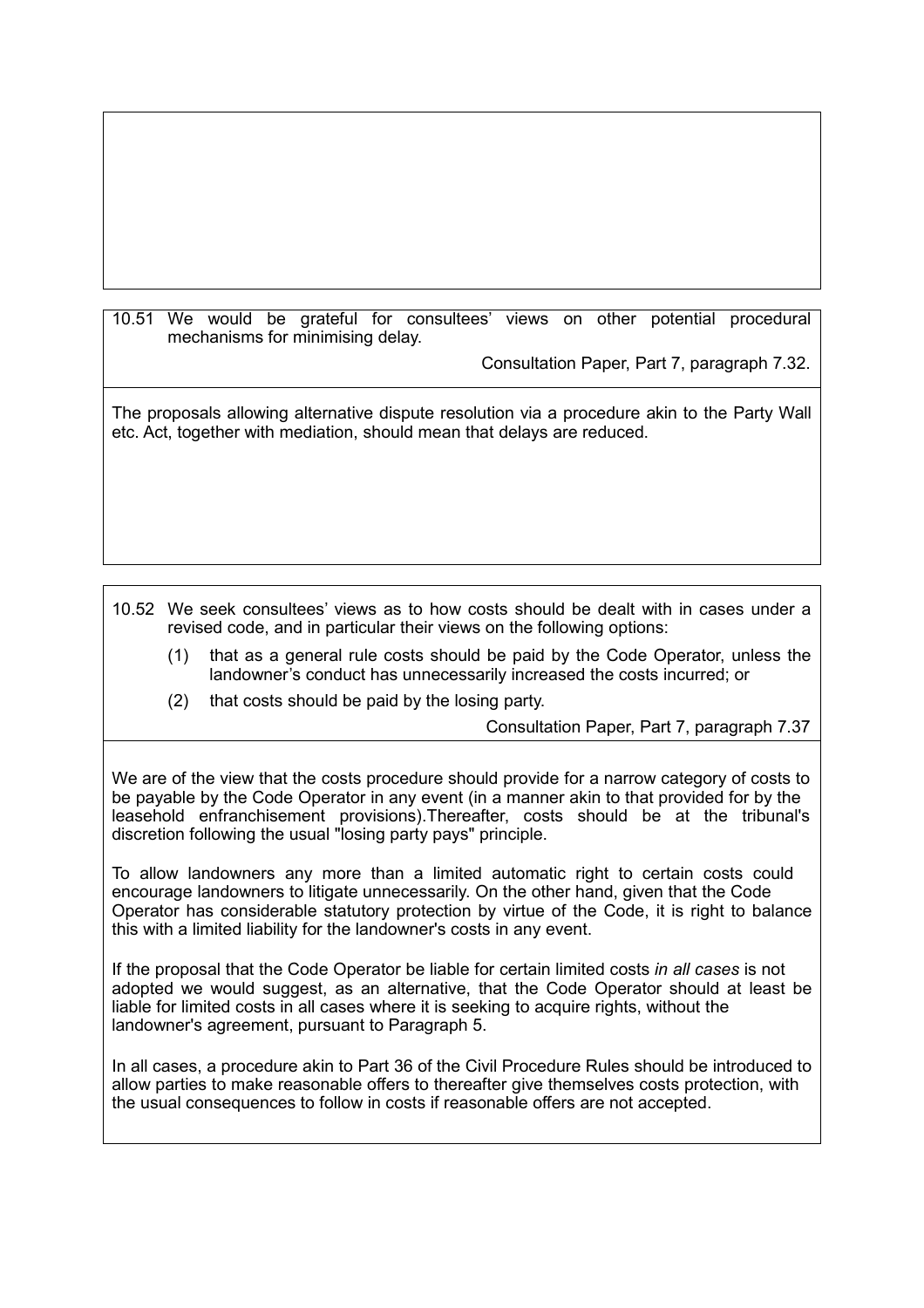10.53 We also ask consultees whether different rules for costs are needed depending upon the type of dispute.

Consultation Paper, Part 7, paragraph 7.38.

Please see above.

10.54 We provisionally propose that a revised code should prescribe consistent notice procedures – with and without counter-notices where appropriate – and should set out rules for service.

Do consultees agree?

Consultation Paper, Part 7, paragraph 7.52.

Agreed.

10.55 Do consultees consider that the forms of notices available to Code Operators could be improved? If so, how?

Consultation Paper, Part 7, paragraph 7.53.

We are of the view that the form of notices available could benefit from being simplified including the warnings given to landowners. We also believe that it would be helpful for a suite of notices to be made available to landowners, although perhaps their use should not be mandatory.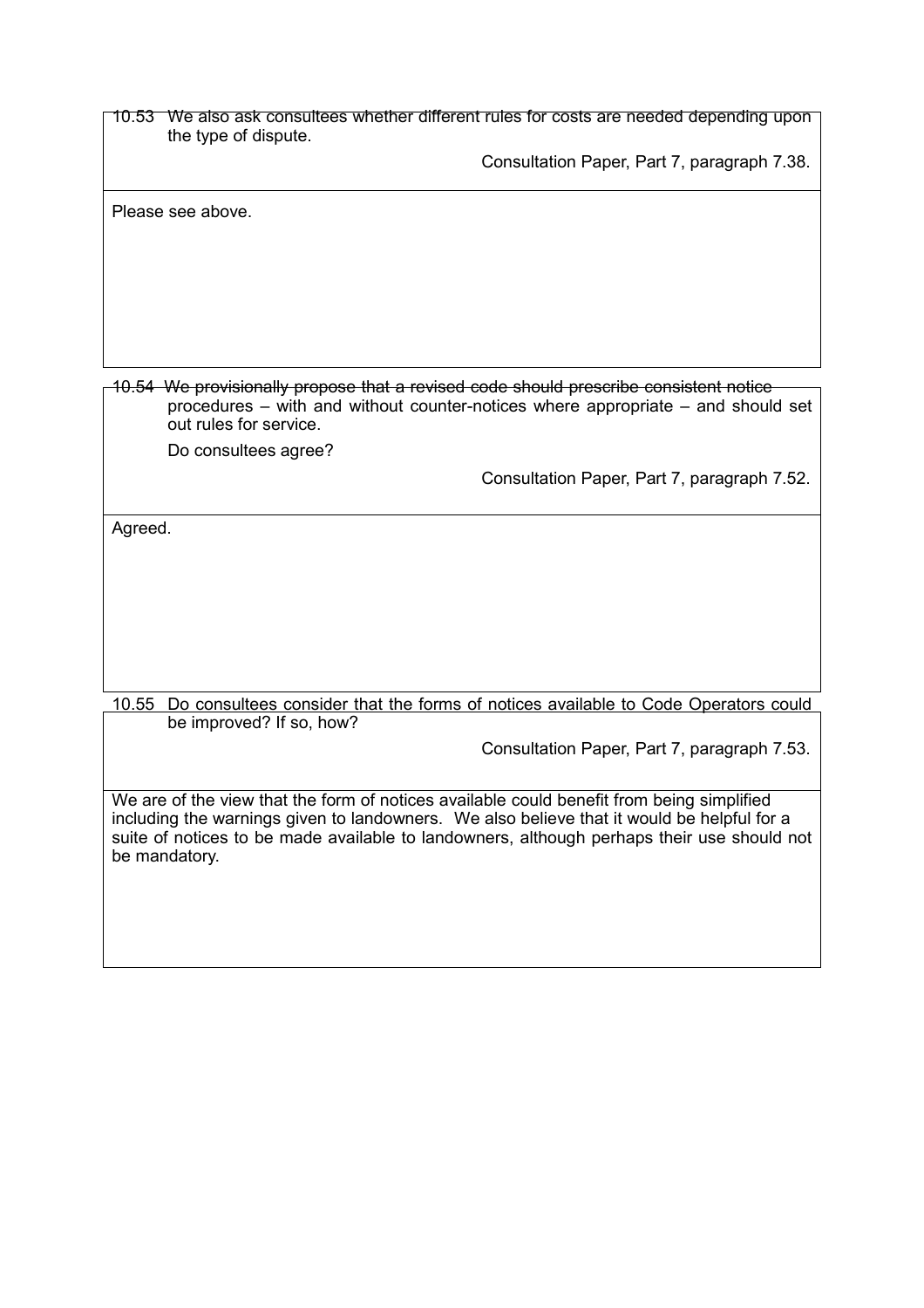10.56 Do consultees consider that more information is needed for landowners? If so, what is required and how should it be provided?

Consultation Paper, Part 7, paragraph 7.54.

No comment

10.57 We ask consultees to tell us their views on standardised forms of agreement and terms, and to indicate whether a revised code might contain provisions to facilitate the standardisation of terms.

Consultation Paper, Part 7, paragraph 7.60.

We believe that whilst it may be useful to have a standardised form of agreement and terms, it would not be practicable for the Code to facilitate an agreement on the basis of these terms and they should only be used on a voluntary basis.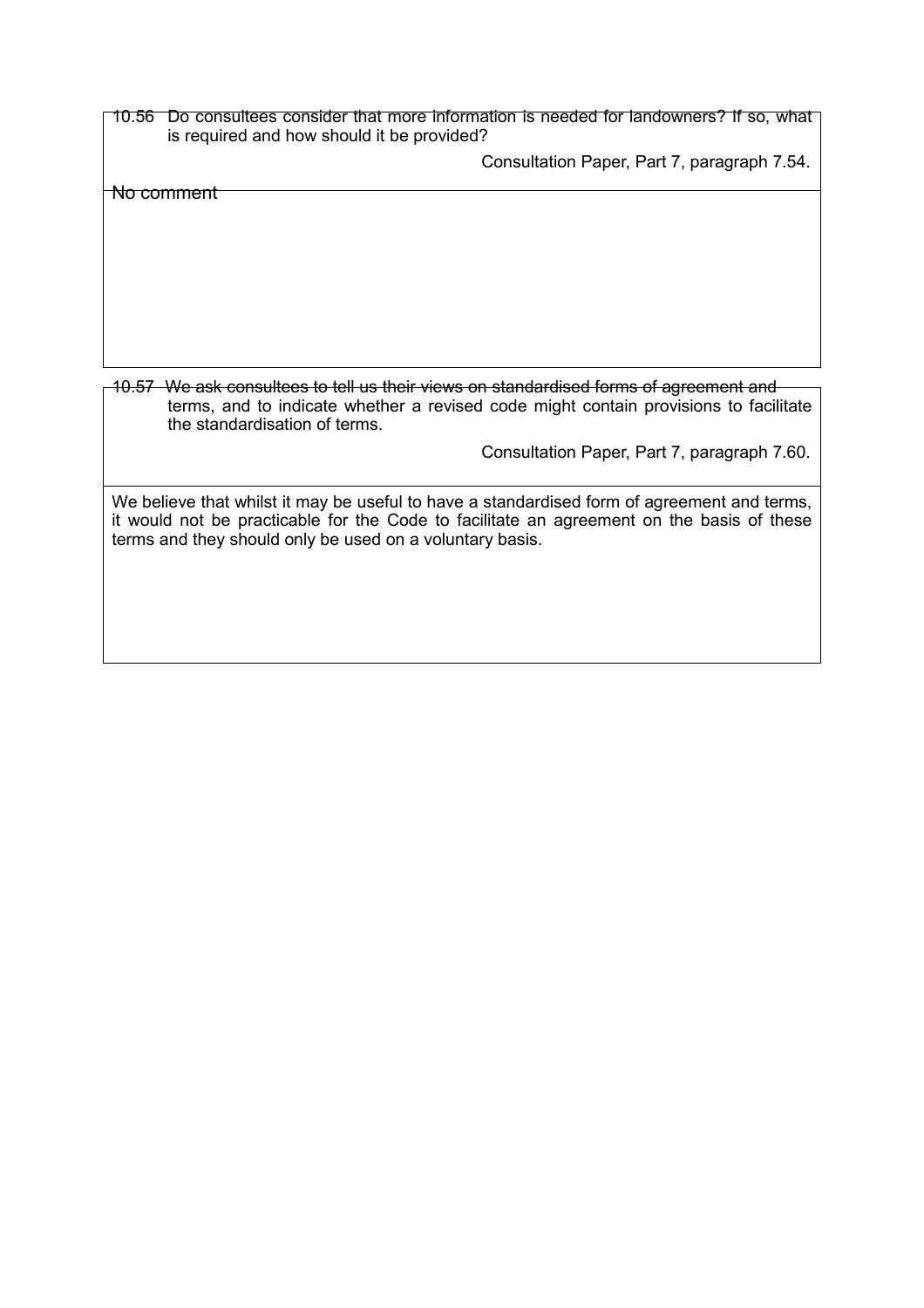#### **INTERACTION WITH OTHER REGIMES**

10.58 We provisionally propose that where a Code Operator has vested in it a lease of land for the installation and/or use of apparatus the removal of which is subject to the security provisions of a revised code, Part 2 of the Landlord and Tenant Act 1954 shall not apply to the lease.

Do consultees agree?

Consultation Paper, Part 8, paragraph 8.22.

The view of the overwhelming balance of members consulted is that the proposal to exempt the 1954 Act is correct.

As indicated in the consultation paper, many of our members have found numerous practical and legal difficulties with the application of two regimes, as currently applies. Fundamentally, the two regimes are incompatible with each other: there are different notice requirements; the grounds for possession are different; and in order for a landlord to serve notice under paragraph 21, the lease must already have ended – but, as the paper highlights, it is arguable that the lease does not end until such time as 1954 Act rights are determined.

We would also agree with the consultation paper that tenancies which are entered into primarily in order to place electronic communication apparatus on land are not typical of business tenancies and were not intended to be protected by the 1954 Act.

It is, in our view, not sufficient simply to say that parties are able to contract out of the 1954 Act – the lack of clarity that exists currently as a result of the two regimes being (potentially) applicable is unsatisfactory and causes additional delays and costs. This will not always be solved by the availability of the parties being able to contract out as this only happens sporadically with the parties' agreement.

We therefore agree that where a Code Operator has vested in it a lease of land for the installation and/or use of apparatus- and which is protected under the revised code - the 1954 Act should not apply.

We do not accept the suggestion that simply because on occasions Code leases can be assigned to non- Code Operators, this gives good reason for the 1954 Act to remain applicable. In these circumstances, the lease could become "unprotected" (by either the Code or 1954 Act); or this could be resolved by allowing for the 1954 Act to apply following assignment to a non-Code Operator.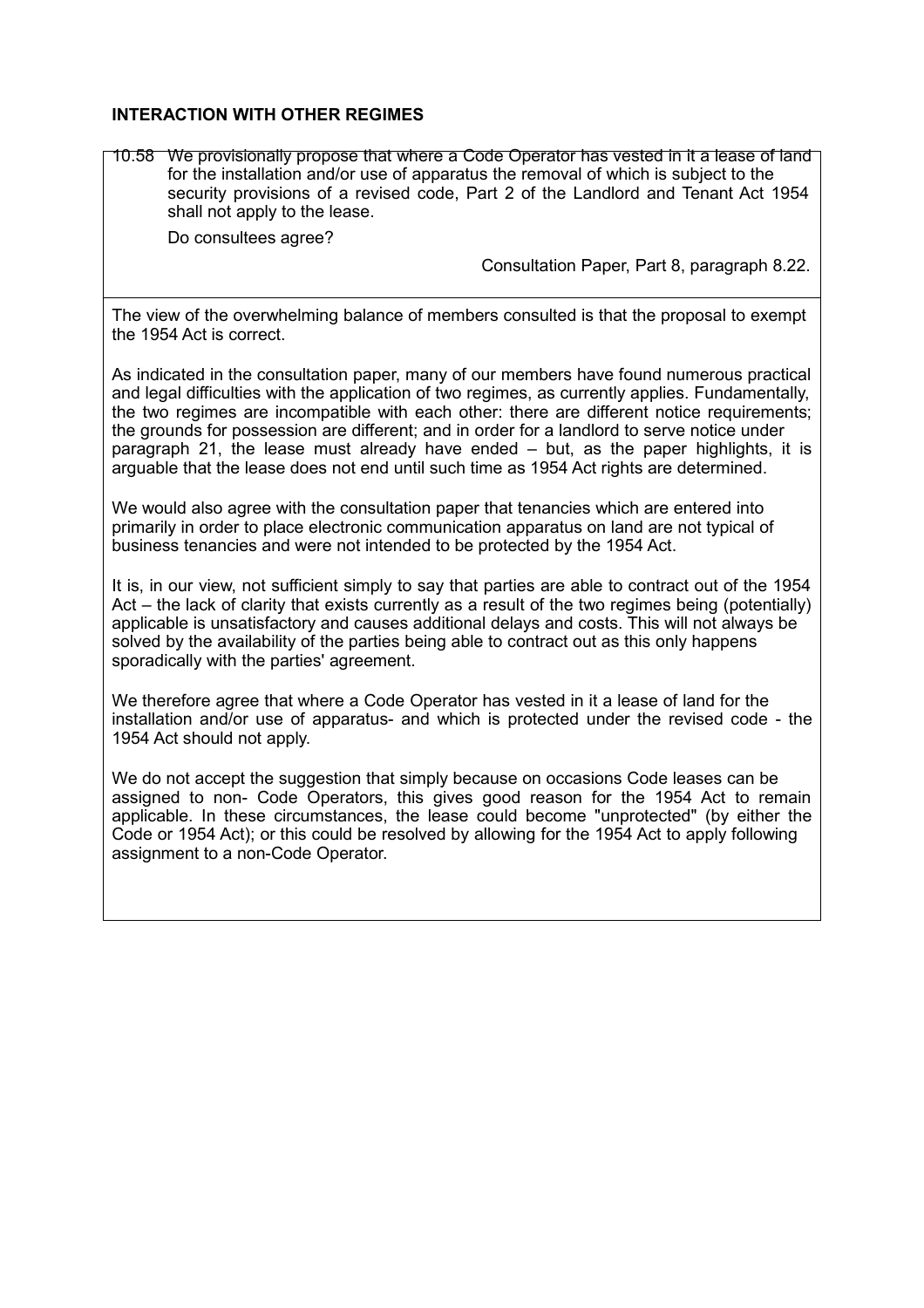10.59 We provisionally propose that where an agreement conferring a right on a Code Operator also creates an interest in land of a type that is ordinarily registrable under the land registration legislation, the interest created by the agreement should be registrable in accordance with the provisions of the land registration legislation, but that a revised code should make it clear that its provisions as to who is bound by the interest prevail over those of the land registration legislation.

Do consultees agree?

Consultation Paper, Part 8, paragraph 8.33.

We do not agree that an interest in land created by the Code should be registrable under the land registration legislation, for this to be rendered meaningless if there is a failure to register, because the Code's provisions prevail. This will undermine the Land Registration Act 2002. Code rights could be treated in the same way as overriding interests, binding on successors and overriding interests only until they are registered. However, the intention of the Land Registration Act was to incorporate such rights in the register. If the interests created by the Code are required to be registered under the land registration legislation they should not be legal interests until registration has taken place, as is the case for other registrable interests.